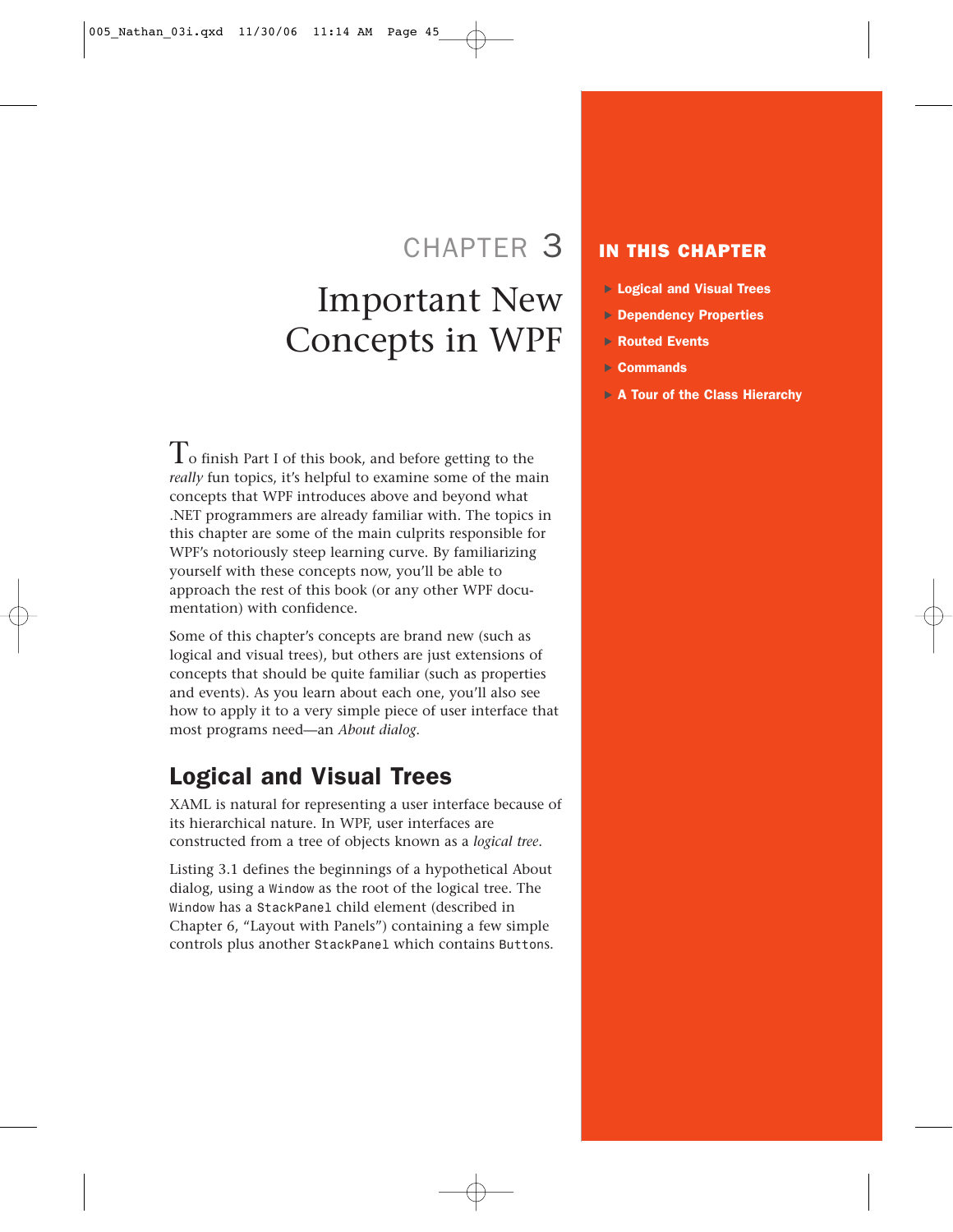```
LISTING 3.1 A Simple About Dialog in XAML
```

```
<Window xmlns="http://schemas.microsoft.com/winfx/2006/xaml/presentation"
  Title="About WPF Unleashed" SizeToContent="WidthAndHeight"
  Background="OrangeRed">
  <StackPanel>
    <Label FontWeight="Bold" FontSize="20" Foreground="White">
     WPF Unleashed (Version 3.0)
    </Label>
    <Label>© 2006 SAMS Publishing</Label>
    <Label>Installed Chapters:</Label>
    <ListBox>
      <ListBoxItem>Chapter 1</ListBoxItem>
      <ListBoxItem>Chapter 2</ListBoxItem>
    </ListBox>
    <StackPanel Orientation="Horizontal" HorizontalAlignment="Center">
      <Button MinWidth="75" Margin="10">Help</Button>
      <Button MinWidth="75" Margin="10">OK</Button>
    </StackPanel>
    <StatusBar>You have successfully registered this product.</StatusBar>
  </StackPanel>
</Window>
```
Figure 3.1 shows the rendered dialog (which you can easily produce by pasting the content of Listing 3.1 into a tool such as XamlPad), and Figure 3.2 illustrates the logical tree for this dialog.

Note that a logical tree exists even for WPF user interfaces that aren't created in XAML. Listing 3.1 could be implemented entirely in procedural code and the logical tree would be identical.



FIGURE 3.1 The rendered dialog from Listing 3.1.

The logical tree concept is straightforward, but why should you care about it? Because just about every aspect

of WPF (properties, events, resources, and so on) has behavior tied to the logical tree. For example, property values are sometimes propagated down the tree to child elements automatically, and raised events can travel up or down the tree. Both of these behaviors are discussed later in this chapter.

A similar concept to the logical tree is the *visual tree*. A visual tree is basically an expansion of a logical tree, in which nodes are broken down into their core visual components. Rather than leaving each element as a "black box," a visual tree exposes the visual implementation details. For example, although a ListBox is logically a single control, its default visual representation is composed of more primitive WPF elements: a Border, two ScrollBars, and more.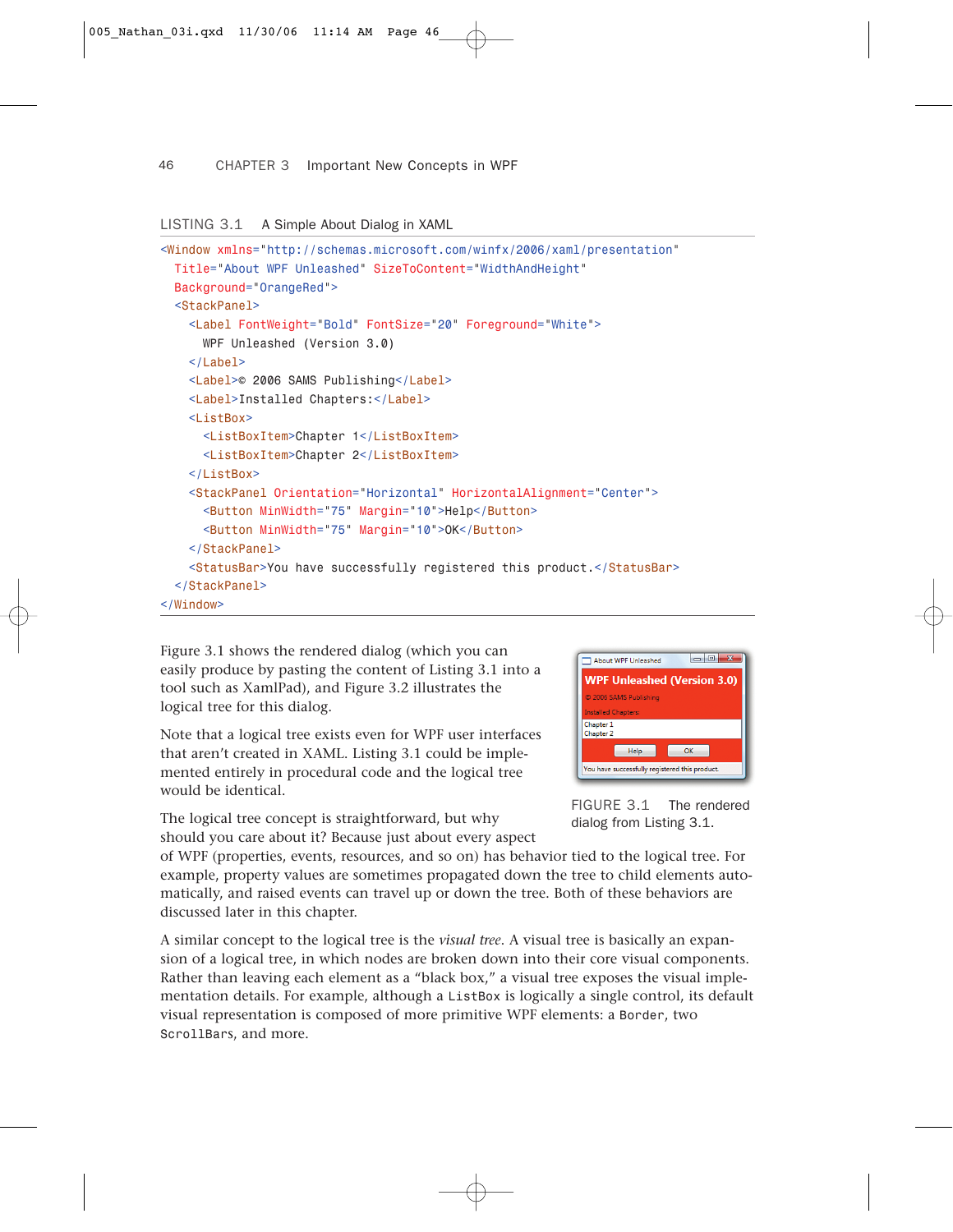

FIGURE 3.2 The logical tree for Listing 3.1.

Not all logical tree nodes appear in the visual tree; only the elements that derive from System.Windows.Media.Visual or System.Windows.Media.Visual3D are included. Other elements (and simple string content, as in Listing 3.1) are not included because they don't have inherent rendering behavior of their own.

Figure 3.3 illustrates the default visual tree for Listing 3.1 when running on Windows Vista with the Aero theme. This diagram exposes some inner components of the UI that are currently invisible, such as the ListBox's two ScrollBars and each Label's Border. It also reveals that Button, Label, and ListBoxItem are all comprised of the same elements, except Button uses an

### TIP

XamlPad contains a button in its toolbar that reveals the visual tree (and property values) for any XAML that it renders. It doesn't work when hosting a Window (as in Figure 3.1), but you can change the Window element to a Page (and remove the SizeToContent property) to take advantage of this functionality.

obscure ButtonChrome element rather than a Border. (These controls have other visual differences as the result of different default property values. For example, Button has a default Margin of 10 on all sides whereas Label has a default Margin of 0.)

Because they enable you to peer inside the deep composition of WPF elements, visual trees can be surprisingly complex. Fortunately, although visual trees are an essential part of the WPF infrastructure, you often don't need to worry about them unless you're radically restyling controls (covered in Chapter 10, "Styles, Templates, Skins, and Themes") or doing low-level drawing (covered in Chapter 11, "2D Graphics"). Writing code that depends on a specific visual tree for a Button, for example, breaks one of WPF's core tenets—the separation of look and logic. When someone restyles a control like Button using the techniques described in Chapter 10, its entire visual tree is replaced with something that could be completely different.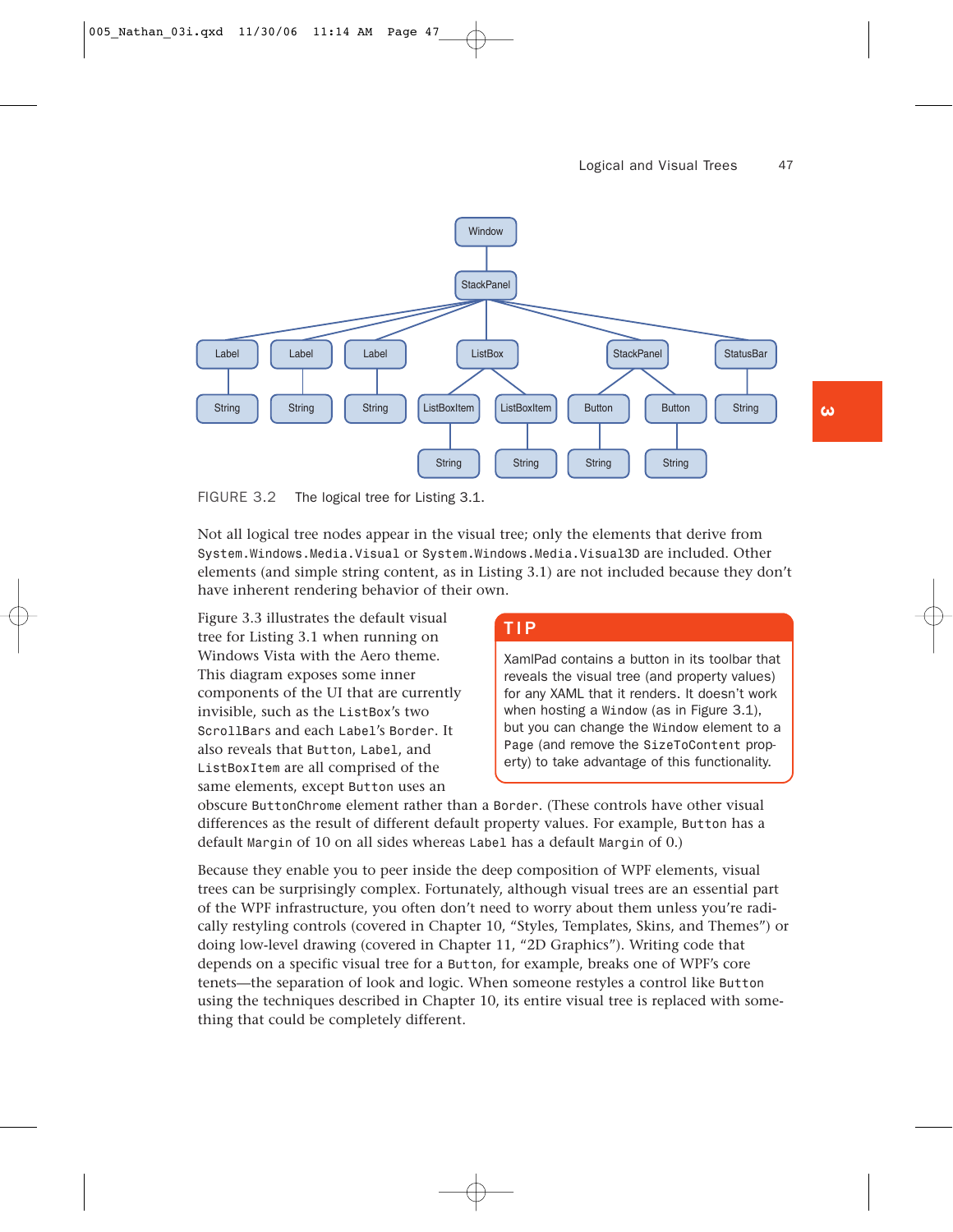

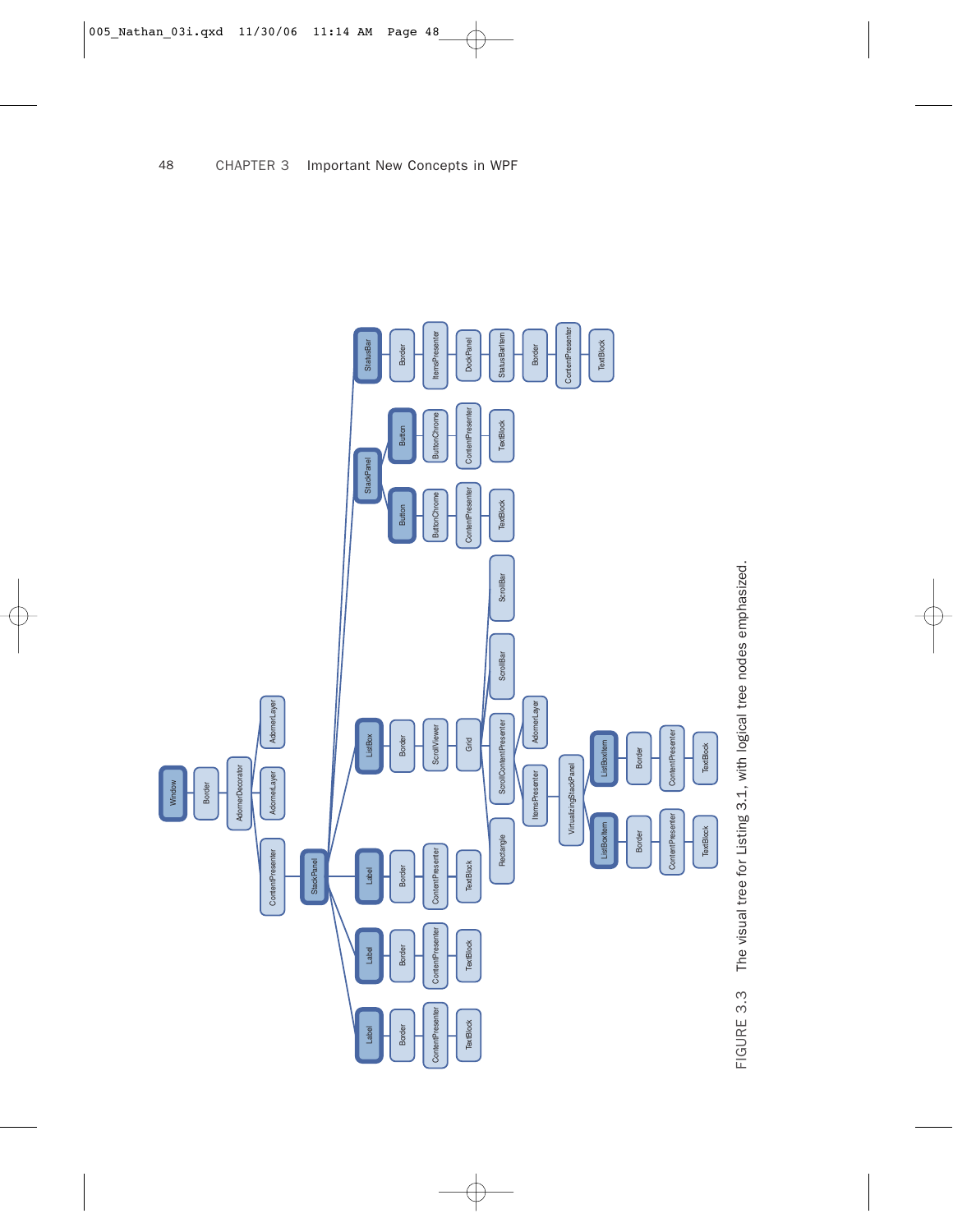That said, you can easily traverse both the logical and visual trees using the somewhat symmetrical System.Windows.LogicalTreeHelper and System.Windows.Media. VisualTreeHelper classes. Listing 3.2 contains a code-behind file for Listing 3.1 that, when run under a debugger, outputs a simple depth-first representation of both the logical and visual trees

### **WARNING**

#### Avoid writing code that depends on a specific visual tree!

Whereas a logical tree is static without programmer intervention (such as dynamically adding/removing elements), a visual tree can change simply by a user switching to a different Windows theme!

for the About dialog. (This requires adding x:Class="AboutDialog" and the corresponding xmlns:x directive to Listing 3.1 in order to hook it up to this procedural code.)

LISTING 3.2 Walking and Printing the Logical and Visual Trees

```
using System;
using System.Diagnostics;
using System.Windows;
using System.Windows.Media;
public partial class AboutDialog : Window
{
  public AboutDialog()
  {
    InitializeComponent();
    PrintLogicalTree(0, this);
  }
  protected override void OnContentRendered(EventArgs e)
  {
    base.OnContentRendered(e);
    PrintVisualTree(0, this);
  }
  void PrintLogicalTree(int depth, object obj)
  {
    // Print the object with preceding spaces that represent its depth
    Debug.WriteLine(new string(' ', depth) + obj);
    // Sometimes leaf nodes aren't DependencyObjects (e.g. strings)
    if (!(obj is DependencyObject)) return;
    // Recursive call for each logical child
    foreach (object child in LogicalTreeHelper.GetChildren(
      obj as DependencyObject))
```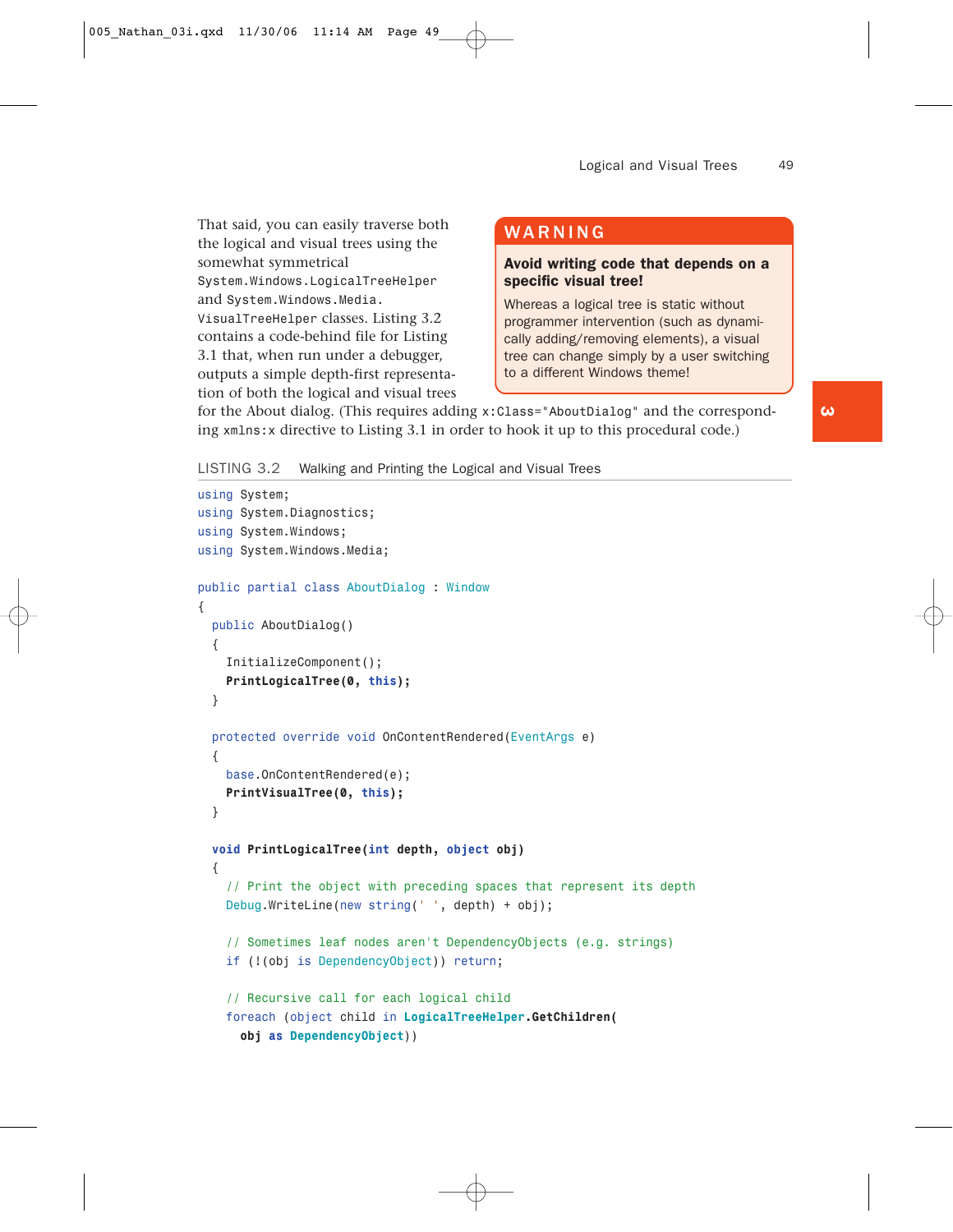```
LISTING 3.2 Continued
```

```
PrintLogicalTree(depth + 1, child);
 }
 void PrintVisualTree(int depth, DependencyObject obj)
 {
   // Print the object with preceding spaces that represent its depth
   Debug.WriteLine(new string(' ', depth) + obj);
   // Recursive call for each visual child
   for (int i = 0; i < VisualTreeHelper.GetChildrenCount(obj); i++)
     PrintVisualTree(depth + 1, VisualTreeHelper.GetChild(obj, i));
 }
}
```
When calling these methods with a depth of 0 and the current Window instance, the result is a text-based tree with the exact same nodes shown in Figures 3.2 and 3.3. Although the logical tree can be traversed within the Window's constructor, the visual tree is empty until the Window undergoes layout at least once. That is why PrintVisualTree is called within OnContentRendered, which doesn't get called until after layout occurs.

Navigating either tree can sometimes be done with instance methods on the elements themselves. For example, the Visual class contains three protected members (VisualParent, VisualChildrenCount, and GetVisualChild) for examining its visual parent and children. FrameworkElement, a common base class for controls such as Button and Label, defines a public Parent property representing the logical parent. Specific subclasses of FrameworkElement expose their logical children in different ways. For example, some classes expose a Children collection, and other classes (such as Button and Label) expose a Content property, enforcing that the element can only have one logical child.

### TIP

Visual trees like the one in represented in Figure 3.3 are often referred to simply as *element trees*, because they encompass both elements in the logical tree and elements specific to the visual tree. The term *visual tree* is then used to describe any subtree that contains visualonly (illogical?) elements. For example, most people would say that Window's default visual tree consists of a Border, AdornerDecorator, two AdornerLayers, a ContentPresenter, and nothing more. In Figure 3.3, the top-most StackPanel is generally *not* considered to be the visual child of the ContentPresenter, despite the fact that VisualTreeHelper presents it as one.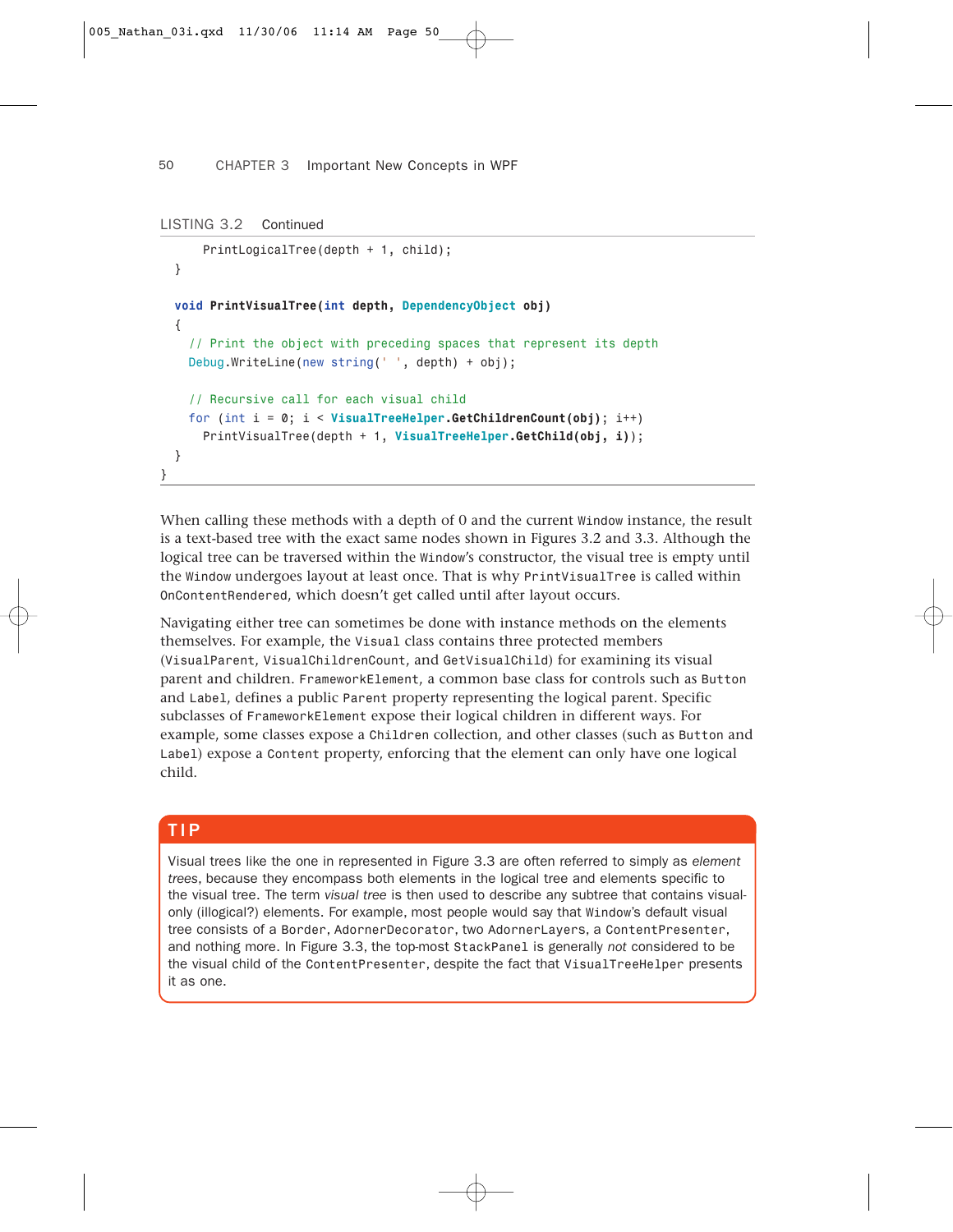# Dependency Properties

WPF introduces a new type of property called a *dependency property*, used throughout the platform to enable styling, automatic data binding, animation, and more. You might first meet this concept with skepticism, as it complicates the picture of .NET types having simple fields, properties, methods, and events. But after you understand the problems that dependency properties solve, you will likely accept them as a welcome addition.

A dependency property *depends* on multiple providers for determining its value at any point in time. These providers could be an animation continuously changing its value, a parent element whose property value trickles down to its children, and so on. Arguably the biggest feature of a dependency property is its built-in ability to provide change notification.

The motivation for adding such intelligence to properties is to enable rich functionality directly from declarative markup. The key to WPF's declarative-friendly design is its heavy use of properties. Button, for example, has 96 public properties! Properties can be easily set in XAML (directly or by a design tool) without any procedural code. But without the extra plumbing in dependency properties, it would be hard for the simple action of setting properties to get the desired results without writing additional code.

In this section, we'll briefly look at the implementation of a dependency property to make this discussion more concrete, and then we'll dig deeper into some of the ways that dependency properties add value on top of plain .NET properties:

- $\blacktriangleright$  Change notification
- **Property value inheritance**
- $\triangleright$  Support for multiple providers

Understanding most of the nuances of dependency properties is usually only important for custom control authors. However, even casual users of WPF end up needing to be aware of what they are and how they work. For example, you can only style and animate dependency properties. After working with WPF for a while you might find yourself wishing that all properties would be dependency properties!

### A Dependency Property Implementation

In practice, dependency properties are just normal .NET properties hooked into some extra WPF infrastructure. This is all accomplished via WPF APIs; no .NET languages (other than XAML) have an intrinsic understanding of a dependency property.

Listing 3.3 demonstrates how Button effectively implements one of its dependency properties called IsDefault.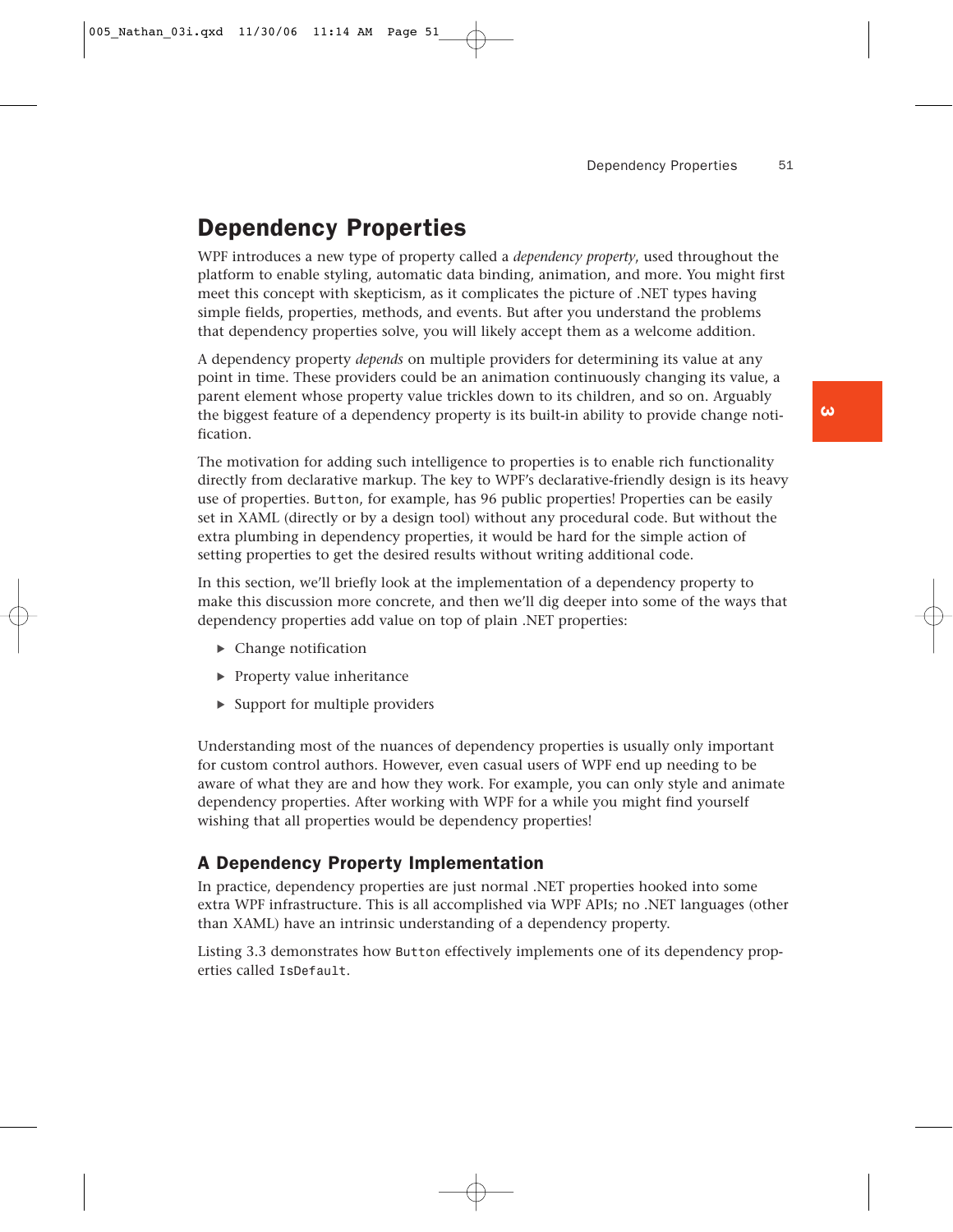LISTING 3.3 A Standard Dependency Property Implementation

```
public class Button : ButtonBase
{
  // The dependency property
  public static readonly DependencyProperty IsDefaultProperty;
  static Button()
  {
    // Register the property
    Button.IsDefaultProperty = DependencyProperty.Register("IsDefault",
      typeof(bool), typeof(Button),
     new FrameworkPropertyMetadata(false,
      new PropertyChangedCallback(OnIsDefaultChanged)));
    …
  }
  // A .NET property wrapper (optional)
  public bool IsDefault
  {
    get { return (bool)GetValue(Button.IsDefaultProperty); }
    set { SetValue(Button.IsDefaultProperty, value); }
  }
  // A property changed callback (optional)
  private static void OnIsDefaultChanged(
    DependencyObject o, DependencyPropertyChangedEventArgs e) { … }
  …
}
```
The static IsDefaultProperty field is the actual dependency property, represented by the System.Windows.DependencyProperty class. By convention all DependencyProperty fields are public, static, and have a Property suffix. Dependency properties are usually created by calling the static DependencyProperty.Register method, which requires a name (IsDefault), a property type (bool), and the type of the class claiming to own the property (Button). Optionally (via different overloads of Register), you can pass metadata that customizes how the property is treated by WPF, as well as callbacks for handling property value changes, coercing values, and validating values. Button calls an overload of Register in its static constructor to give the dependency property a default value of false and to attach a delegate for change notifications.

Finally, the traditional .NET property called IsDefault implements its accessors by calling GetValue and SetValue methods inherited from System.Windows.DependencyObject, a low-level base class from which all classes with dependency properties must derive. GetValue returns the last value passed to SetValue or, if SetValue has never been called, the default value registered with the property. The IsDefault .NET property (sometimes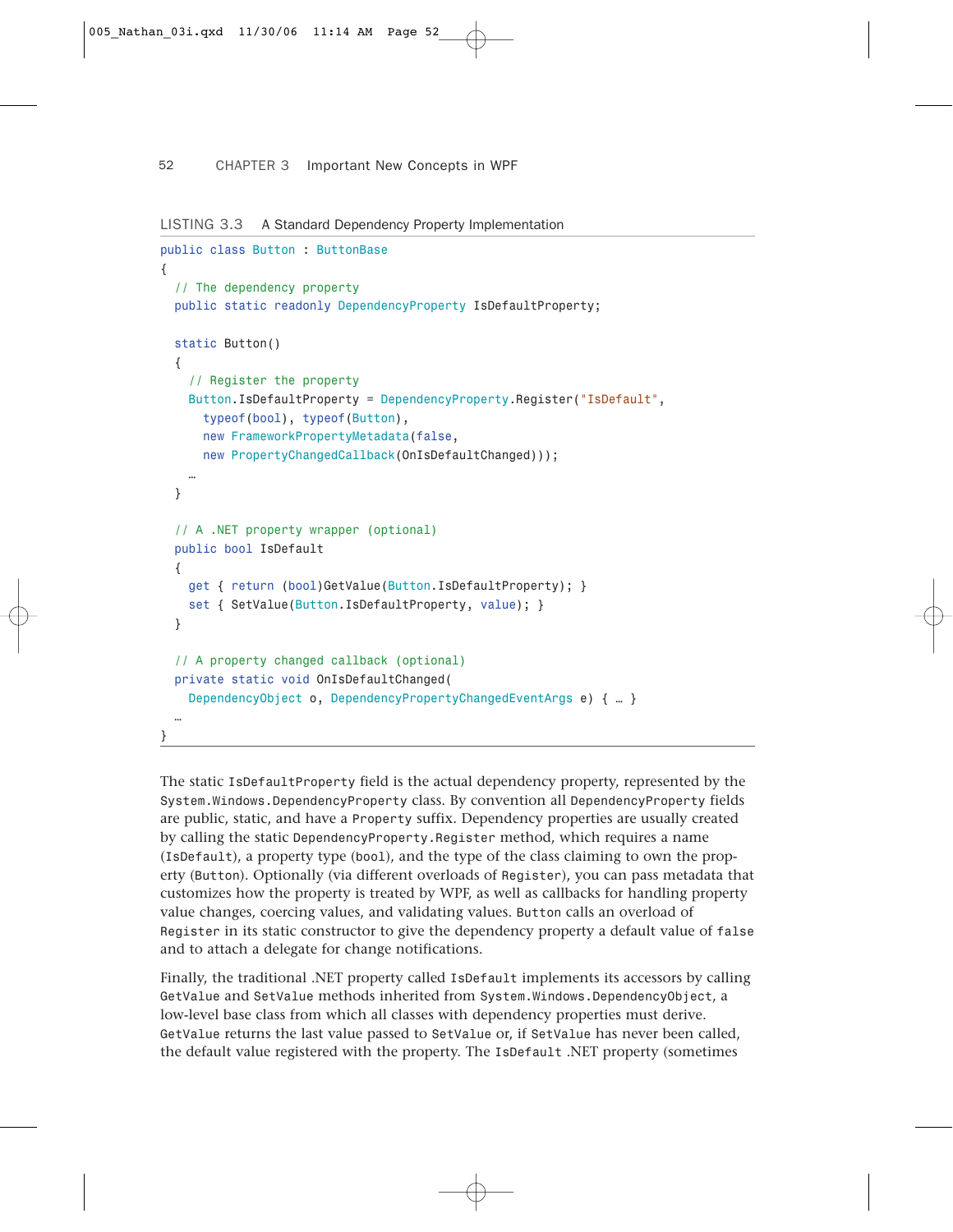called a *property wrapper* in this context) is not strictly necessary; consumers of Button could always directly call the GetValue/SetValue methods because they are exposed publicly. But the .NET property makes programmatic reading and writing of the property much more natural for consumers, and it enables the property to be set via XAML.

### WARNING

#### .NET property wrappers are bypassed at run-time when setting dependency properties in XAML!

Although the XAML compiler depends on the property wrapper at compile-time, at run-time WPF calls the underlying GetValue and SetValue methods directly! Therefore, to maintain parity between setting a property in XAML and procedural code, it's crucial that property wrappers do not contain any logic in addition to the GetValue/SetValue calls. If you want to add custom logic, that's what the registered callbacks are for. All of WPF's built-in property wrappers abide by this rule, so this warning is for anyone writing a custom class with its own dependency properties.

On the surface, Listing 3.3 looks like an overly verbose way of representing a simple Boolean property. However, because GetValue and SetValue internally use an efficient sparse storage system and because IsDefaultProperty is a static field (rather than an instance field), the dependency property implementation saves per-instance memory compared to a typical .NET property. If all the properties on WPF controls were wrappers around instance fields (as most .NET properties are), they would consume a significant amount of memory because of all the local data attached to each instance. Having 96 fields for each Button, 89 fields for each Label, and so forth would add up quickly! Instead, 78 out of Button's 96 properties are dependency properties, and 71 out of Label's 89 properties are dependency properties.

The benefits of the dependency property implementation extend to more than just memory usage, however. It centralizes and standardizes a fair amount of code that property implementers would have to write to check thread access, prompt the containing element to be re-rendered, and so on. For example, if a property requires its element to be rerendered when its value changes (such as Button's Background property), it can simply pass the FrameworkPropertyMetadataOptions.AffectsRender flag to an overload of DependencyProperty.Register. In addition, this implementation enables the three features listed earlier that we'll now examine one-by-one, starting with change notification.

### Change Notification

Whenever the value of a dependency property changes, WPF can automatically trigger a number of actions depending on the property's metadata. These actions can be re-rendering the appropriate elements, updating the current layout, refreshing data bindings, and much more. One of the most interesting features enabled by this built-in change notification is *property triggers*, which enable you to perform your own custom actions when a property value changes without writing any procedural code.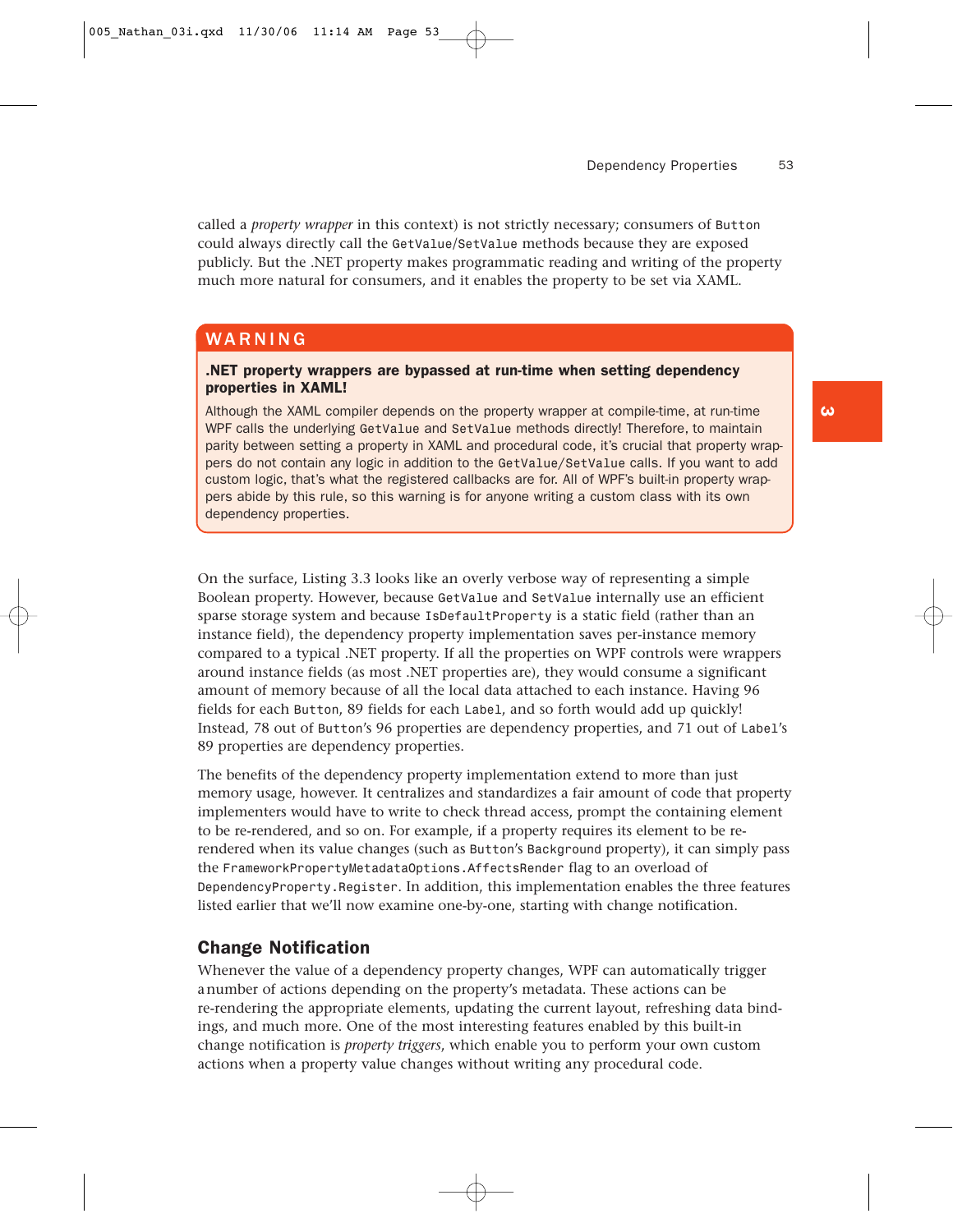For example, imagine that you want the text in each Button from the About dialog in Listing 3.1 to turn blue when the mouse pointer hovers over it. Without property triggers, you can attach two event handlers to each Button, one for its MouseEnter event and one for its MouseLeave event:

```
<Button MouseEnter="Button_MouseEnter" MouseLeave="Button_MouseLeave"
       MinWidth="75" Margin="10">Help</Button>
<Button MouseEnter="Button_MouseEnter" MouseLeave="Button_MouseLeave"
       MinWidth="75" Margin="10">OK</Button>
```
These two handlers could be implemented in a C# code-behind file as follows:

```
// Change the foreground to blue when the mouse enters the button
void Button MouseEnter(object sender, MouseEventArgs e)
{
  Button b = sender as Button;
  if (b != null) b.Foreground = Brushes.Blue;
}
// Restore the foreground to black when the mouse exits the button
void Button MouseLeave(object sender, MouseEventArgs e)
{
  Button b = sender as Button;
  if (b != null) b.Foreground = Brushes.Black;
}
```
With a property trigger, however, you can accomplish this same behavior purely in XAML. The following concise Trigger object is (just about) all you need:

```
<Trigger Property="IsMouseOver" Value="True">
  <Setter Property="Foreground" Value="Blue"/>
</Trigger>
```
This trigger can act upon Button's IsMouseOver property, which becomes true at the same time the MouseEnter event is raised and false at the same time the MouseLeave event is raised. Note that you don't have to worry about reverting Foreground to black when IsMouseOver changes to false. This is automatically done by WPF!

The only trick is assigning this Trigger to each Button. Unfortunately, because of an artificial limitation in WPF version 3.0, you can't apply property triggers directly to elements such as Button. They can only be applied inside a Style object, so an in-depth examination of property triggers is saved for Chapter 10. In the meantime, if you want to experiment with property triggers, you could apply the preceding Trigger to a Button by wrapping it in a few intermediate XML elements as follows:

```
<Button MinWidth="75" Margin="10">
<Button.Style>
  <Style TargetType="{x:Type Button}">
```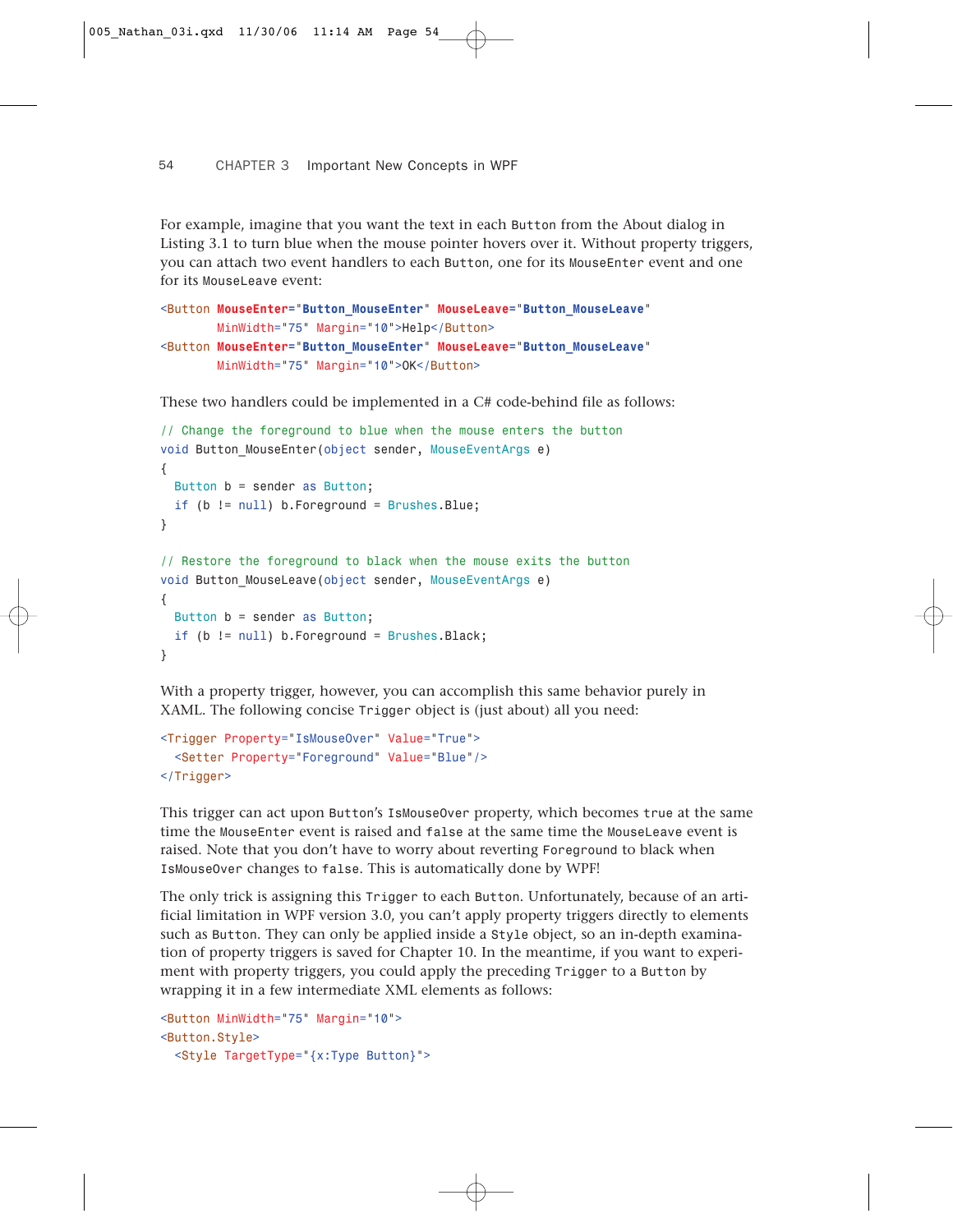```
<Style.Triggers>
    <Trigger Property="IsMouseOver" Value="True">
      <Setter Property="Foreground" Value="Blue"/>
   </Trigger>
 </Style.Triggers>
 </Style>
</Button.Style>
 OK
</Button>
```
Property triggers are just one of three types of triggers supported by WPF. A *data trigger* is a form of property trigger that works for all .NET properties (not just dependency properties), also covered in Chapter 10. An *event trigger* enables you to declaratively specify actions to take when a routed event (covered later in the chapter) is raised. Event triggers always involve working with animations or sounds, so they aren't covered until Chapter 13, "Animation."

### WARNING

#### Don't be fooled by an element's **Triggers** collection!

FrameworkElement's Triggers property is a read/write collection of TriggerBase items (the common base class for all three types of triggers), so it looks like an easy way to attach property triggers to controls such as Button. Unfortunately, this collection can only contain event triggers in version 3.0 of WPF simply because the WPF team didn't have time to implement this support. Attempting to add a property trigger (or data trigger) to the collection causes an exception to be thrown at run-time.

#### Property Value Inheritance

The term *property value inheritance* (or *property inheritance* for short) doesn't refer to traditional object oriented classbased inheritance, but rather the flowing of property values down the element tree. A simple example of this can be seen in Listing 3.4, which updates the Window from Listing 3.1 by explicitly setting its FontSize and FontStyle dependency properties. Figure 3.4 shows the result of this change. (Notice that the Window automatically resizes to fit all the content thanks to its slick SizeToContent setting!)



FIGURE 3.4 The About dialog with FontSize and FontStyle set on the root Window.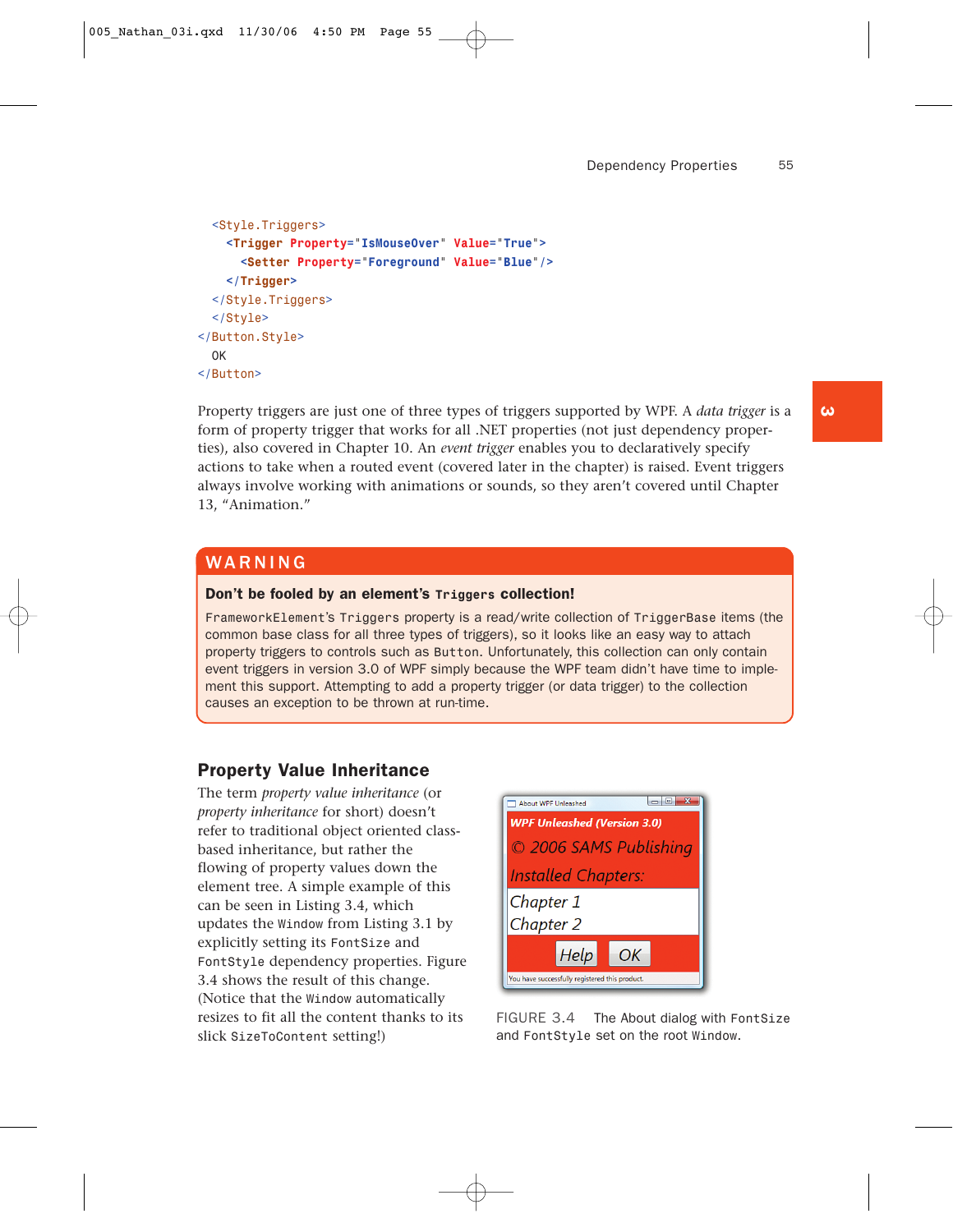LISTING 3.4 The About Dialog with Font Properties Set on the Root Window

```
<Window xmlns="http://schemas.microsoft.com/winfx/2006/xaml/presentation"
  Title="About WPF Unleashed" SizeToContent="WidthAndHeight"
  FontSize="30" FontStyle="Italic"
  Background="OrangeRed">
  <StackPanel>
    <Label FontWeight="Bold" FontSize="20" Foreground="White">
     WPF Unleashed (Version 3.0)
    </Label>
    <Label>© 2006 SAMS Publishing</Label>
    <Label>Installed Chapters:</Label>
    <listBox>
      <ListBoxItem>Chapter 1</ListBoxItem>
     <ListBoxItem>Chapter 2</ListBoxItem>
    </ListBox>
    <StackPanel Orientation="Horizontal" HorizontalAlignment="Center">
      <Button MinWidth="75" Margin="10">Help</Button>
      <Button MinWidth="75" Margin="10">OK</Button>
    </StackPanel>
    <StatusBar>You have successfully registered this product.</StatusBar>
  </StackPanel>
</Window>
```
For the most part, these two settings flow all the way down the tree and are inherited by children. This affects even the Buttons and ListBoxItems, which are three levels down the logical tree. The first Label's FontSize does not change because it is explicitly marked with a FontSize of 20, overriding the inherited value of 30. The inherited FontStyle setting of Italic affects all Labels, ListBoxItems, and Buttons, however, because none of them have this set explicitly.

Notice that the text in the StatusBar is unaffected by either of these values, despite the fact that it supports these two properties just like the other controls. The behavior of property value inheritance can be subtle in cases like this for two reasons:

- $\triangleright$  Not every dependency property participates in property value inheritance. (Internally, dependency properties can opt in to inheritance by passing FrameworkPropertyMetadataOptions.Inherits to DependencyProperty.Register.)
- $\triangleright$  There may be other higher-priority sources setting the property value, as explained in the next section.

In this case, the latter reason is to blame. A few controls such as StatusBar, Menu, and ToolTip internally set their font properties to match current system settings. This way, users get the familiar experience of controlling their font via Control Panel. The result can be confusing, however, because such controls end up "swallowing" any inheritance from proceeding further down the element tree. For example, if you add a Button as a logical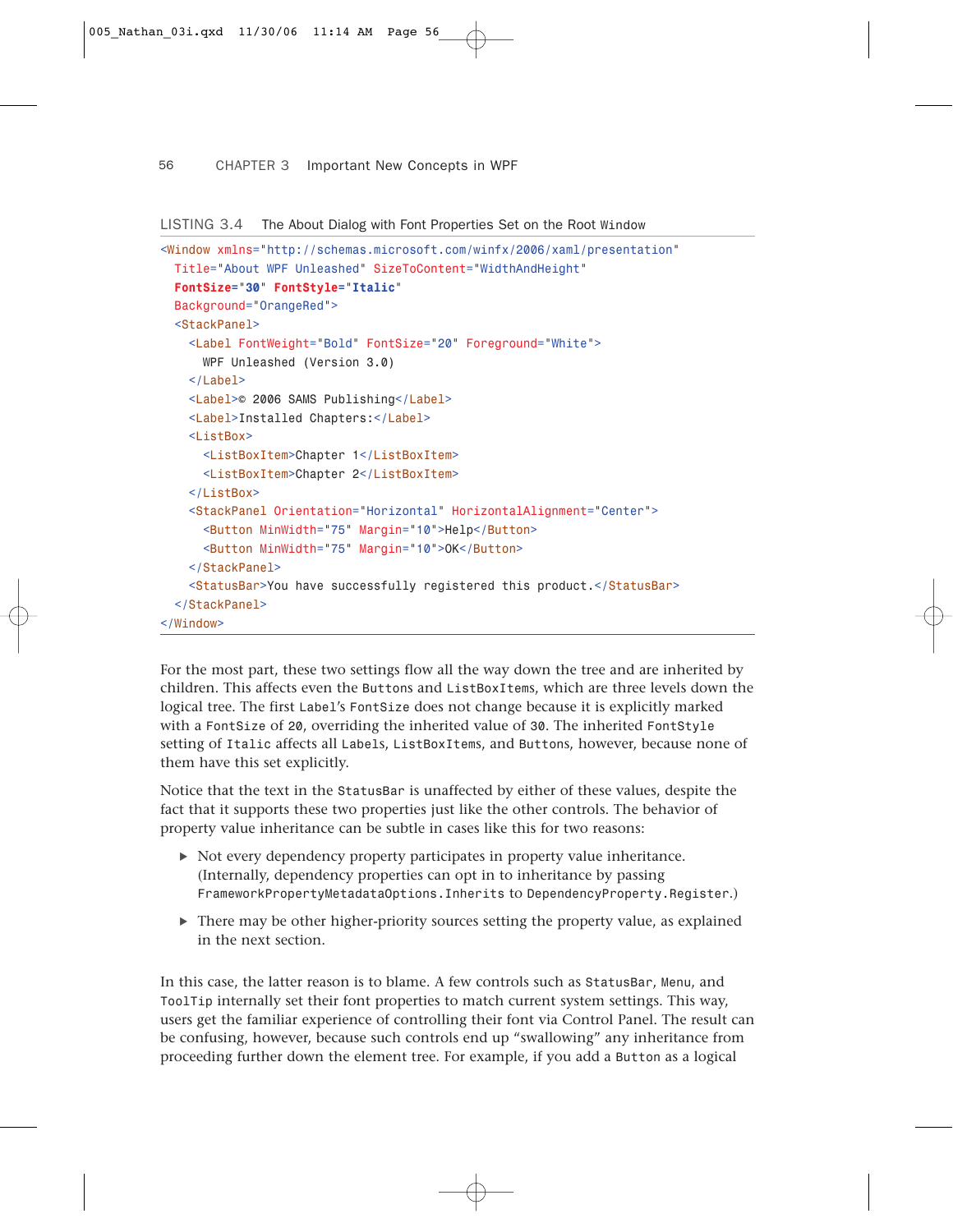child of the StatusBar in Listing 3.4, its FontSize and FontStyle would be the default values of 12 and Normal, respectively, unlike the other Buttons outside of the StatusBar.

### DIGGING DEEPER

#### Property Value Inheritance in Additional Places

Property value inheritance was originally designed to operate on the element tree, but it has been extended to work in a few other contexts as well. For example, values can be passed down to certain elements that *look like* children in the XML sense (because of XAML's property element syntax) but *are not* children in terms of the logical or visual trees. These pseudochildren can be an element's triggers or the value of *any* property (not just Content or Children) as long as it is an object deriving from Freezable. This may sound arbitrary and isn't well documented, but the intention is that several XAML-based scenarios "just work" as you would expect without having to think about it.

### Support for Multiple Providers

WPF contains many powerful mechanisms that independently attempt to set the value of dependency properties. Without a well-defined mechanism for handling these disparate property value providers, the system would be a bit chaotic and property values could be unstable. Of course, as their name indicates, dependency properties were designed to depend on these providers in a consistent and orderly manner.

Figure 3.5 illustrates the five-step process that WPF runs each dependency property through in order to calculate its final value. This process happens automatically thanks to the built-in change notification in dependency properties.



FIGURE 3.5 The pipeline for calculating the value of a dependency property.

#### Step 1: Determine Base Value

Most of the property value providers factor into the base value calculation. The following list reveals the eight providers that can set the value of most dependency properties, in order from highest to lowest precedence:

- 1. Local value
- 2. Style triggers
- 3. Template triggers
- 4. Style setters
- 5. Theme style triggers
- 6. Theme style setters
- 7. Property value inheritance
- 8. Default value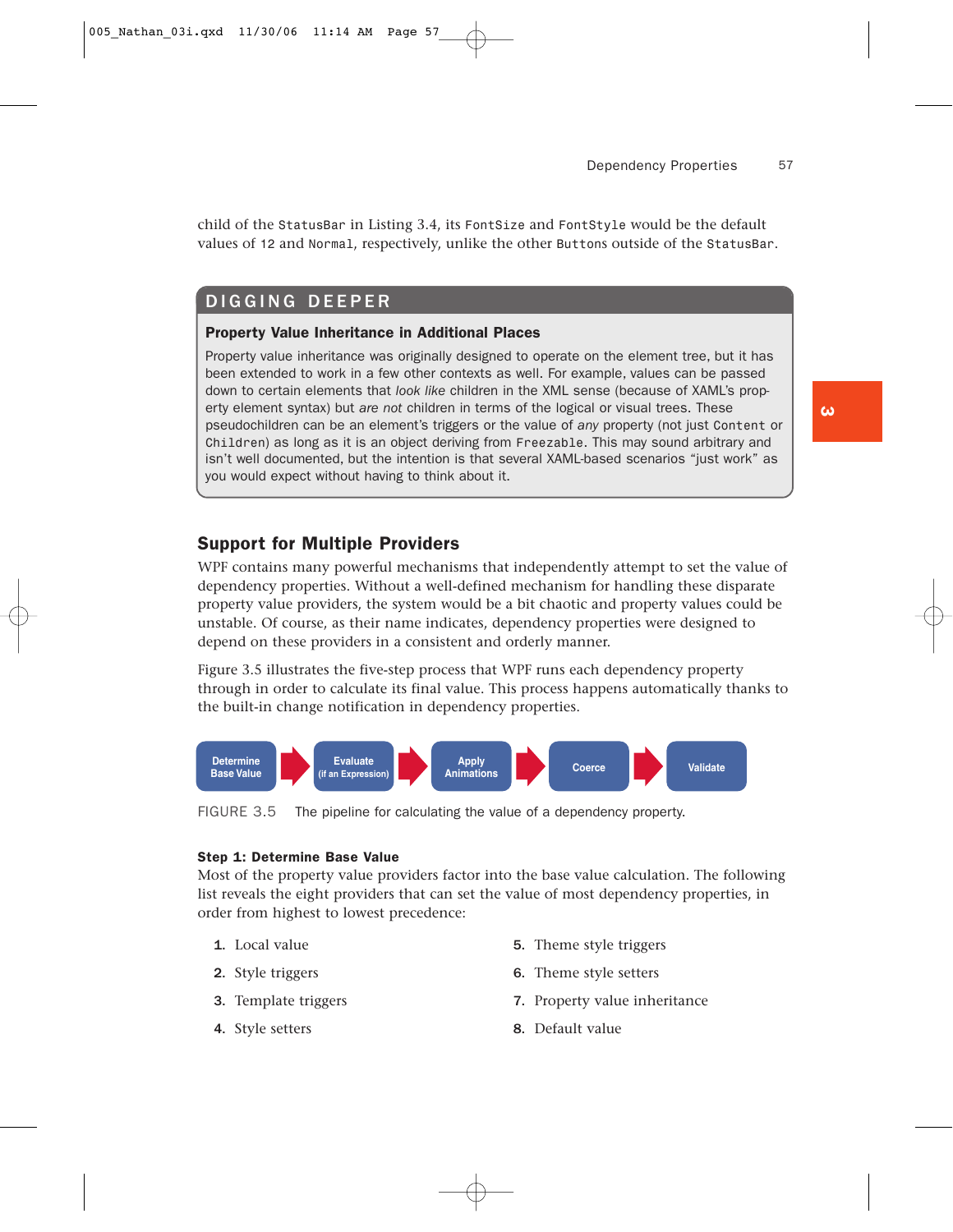You've already seen some of the property value providers, such as property value inheritance. *Local value* technically means any call to DependencyObject.SetValue, but this is typically seen with a simple property assignment in XAML or procedural code (because of the way dependency properties are implemented, as shown previously with Button.IsDefault). *Default value* refers to the initial value registered with the dependency property, which naturally has the lowest precedence. The other providers, which all involve styles and templates, are explained further in Chapter 10.

This order of precedence explains why StatusBar's FontSize and FontStyle were not impacted by property value inheritance in Listing 3.4. The setting of StatusBar's font properties to match system settings is done via theme style setters (#6 in the list). Although this has precedence over property value inheritance (#7 in the list), you can still override these font settings using any mechanism with a higher precedence, such as simply setting local values on the StatusBar.

#### Step 2: Evaluate

If the value from step one is an *expression* (an object deriving from System.Windows. Expression), then WPF performs a special evaluation step to convert the expression into a concrete result. In version 3.0 of WPF, expressions only come into play when using dynamic resources (covered in Chapter 8, "Resources") or data binding (the topic of Chapter 9, "Data Binding"). Future versions of WPF may enable additional kinds of expressions.

#### Step 3: Apply Animations

If one or more animations are running, they have the power to alter the current property value (using the value after step 2 as input) or completely replace it. Therefore, animations (the topic of Chapter 13) can trump all other property value providers—even local values! This is often a stumbling block for people who are new to WPF.

#### Step 4: Coerce

After all the property value providers have had their say, WPF takes the almost-final property value and passes it to a CoerceValueCallback delegate, if one was registered with the dependency property. The callback is responsible for returning a new value, based on custom logic. For example, built-in WPF controls such as ProgressBar use this callback to constrain its Value dependency property to a value between its Minimum and Maximum values, returning Minimum if the input value is less than Minimum or Maximum if the input value is greater than Maximum.

#### Step 5: Validate

Finally, the potentially-coerced value is passed to a ValidateValueCallback delegate, if one was registered with the dependency property. This callback must return true if the input value is valid or false otherwise. Returning false causes an exception to be thrown, cancelling the entire process.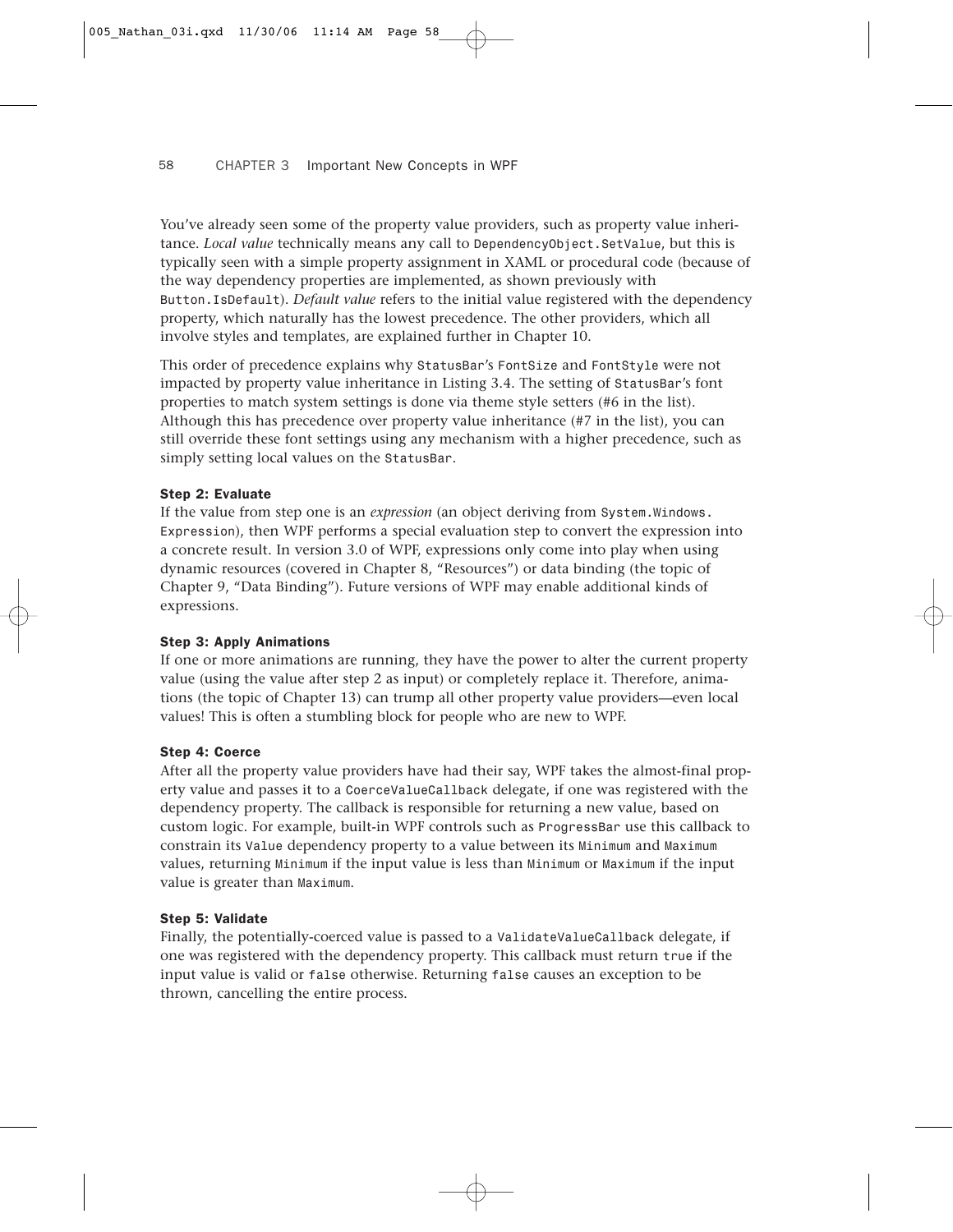### TIP

If you can't figure out where a given dependency property is getting its current value from, you can use the static DependencyPropertyHelper.GetValueSource method as a debugging aid. This returns a ValueSource structure that contains a few pieces of data: a BaseValueSource enumeration that reveals where the base value came from (step 1 in the process) and Boolean IsExpression, IsAnimated, and IsCoerced properties that reveal information about steps 2-4.

When calling this method on the StatusBar instance from Listing 3.1 or 3.4 with the FontSize or FontStyle property, the returned BaseValueSource is DefaultStyle, revealing that the value comes from a theme style setter. (Theme styles are sometimes referred to as *default styles*. The enumeration value for a theme style trigger is DefaultStyleTrigger.)

Do *not* use this method in production code! Future versions of WPF could break assumptions you've made about the value calculation, plus treating a property value differently depending on its source goes against the way things are supposed to work in WPF applications.

### DIGGING DEEPER

#### Clearing a Local Value

The earlier "Change Notification" section demonstrated the use of procedural code to change a Button's Foreground to blue in response to the MouseEnter event, and then changing it back to black in response to the MouseLeave event. The problem with this approach is that black is set as a local value inside MouseLeave, which is much different from the Button's initial state in which its black Foreground comes from a setter in its theme style. If the theme is changed and the new theme tries to change the default Foreground color (or if other providers with higher precedence try to do the same), it gets trumped by the local setting of black.

What you likely want to do instead is *clear* the local value and let WPF set the value from the relevant provider with the next-highest precedence. Fortunately, DependencyObject provides exactly this kind of mechanism with its ClearValue method. This can be called on a Button b as follows in C#:

b.ClearValue(Button.ForegroundProperty);

(Button.ForegroundProperty is the static DependencyProperty field.) After calling ClearValue, the local value is simply removed from the equation when WPF recalculates the base value.

Note that the trigger on the IsMouseOver property from the "Change Notification" section does not have the same problem as the implementation with event handlers. A trigger is either active or inactive, and when inactive it is simply ignored in the property value calculation.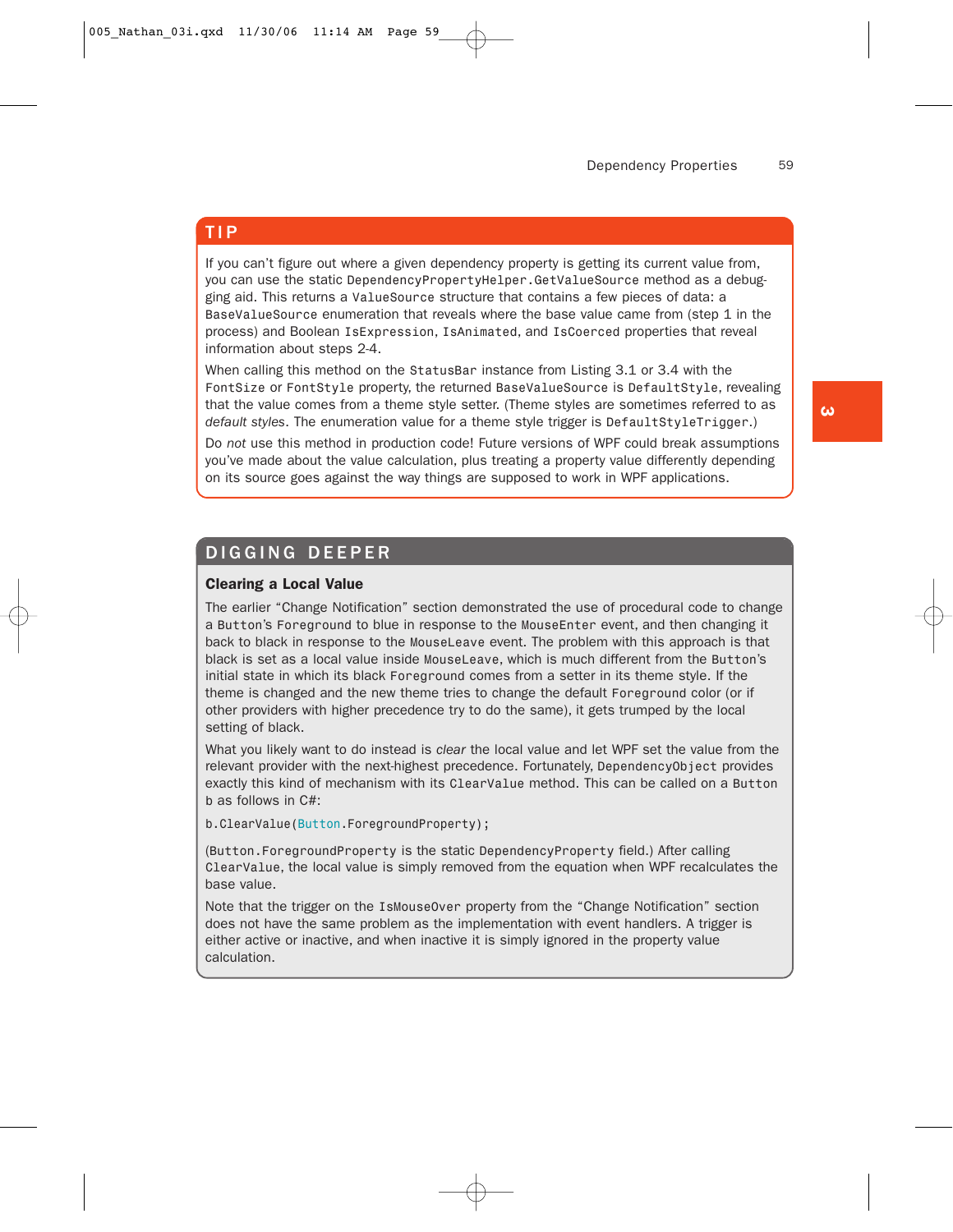### Attached Properties

An attached property is a special form of dependency property that can effectively be *attached* to arbitrary objects. This may sound strange at first, but this mechanism has several applications in WPF.

For the About dialog example, imagine that rather than setting FontSize and FontStyle for the entire Window (as done in Listing 3.4), you would rather set them on the inner StackPanel so they are inherited only by the two Buttons. Moving the property attributes

to the inner StackPanel element doesn't work, however, because StackPanel doesn't have any font-related properties of its own! Instead, you must use the FontSize and FontStyle attached properties that happen to be defined on a class called TextElement. Listing 3.5 demonstrates this, introducing new XAML syntax designed especially for attached properties. This enables the desired property value inheritance, as shown in Figure 3.6.



FIGURE 3.6 The About dialog with FontSize and FontStyle set on both Buttons via inheritance from the inner StackPanel.

LISTING 3.5 The About Dialog with Font Properties Moved to the Inner StackPanel

```
<Window xmlns="http://schemas.microsoft.com/winfx/2006/xaml/presentation"
  Title="About WPF Unleashed" SizeToContent="WidthAndHeight"
  Background="OrangeRed">
  <StackPanel>
    <Label FontWeight="Bold" FontSize="20" Foreground="White">
     WPF Unleashed (Version 3.0)
    </Label>
    <Label>© 2006 SAMS Publishing</Label>
    <Label>Installed Chapters:</Label>
    <ListBox>
      <ListBoxItem>Chapter 1</ListBoxItem>
      <ListBoxItem>Chapter 2</ListBoxItem>
    </ListBox>
    <StackPanel TextElement.FontSize="30" TextElement.FontStyle="Italic"
      Orientation="Horizontal" HorizontalAlignment="Center">
      <Button MinWidth="75" Margin="10">Help</Button>
      <Button MinWidth="75" Margin="10">OK</Button>
    </StackPanel>
    <StatusBar>You have successfully registered this product.</StatusBar>
  </StackPanel>
</Window>
```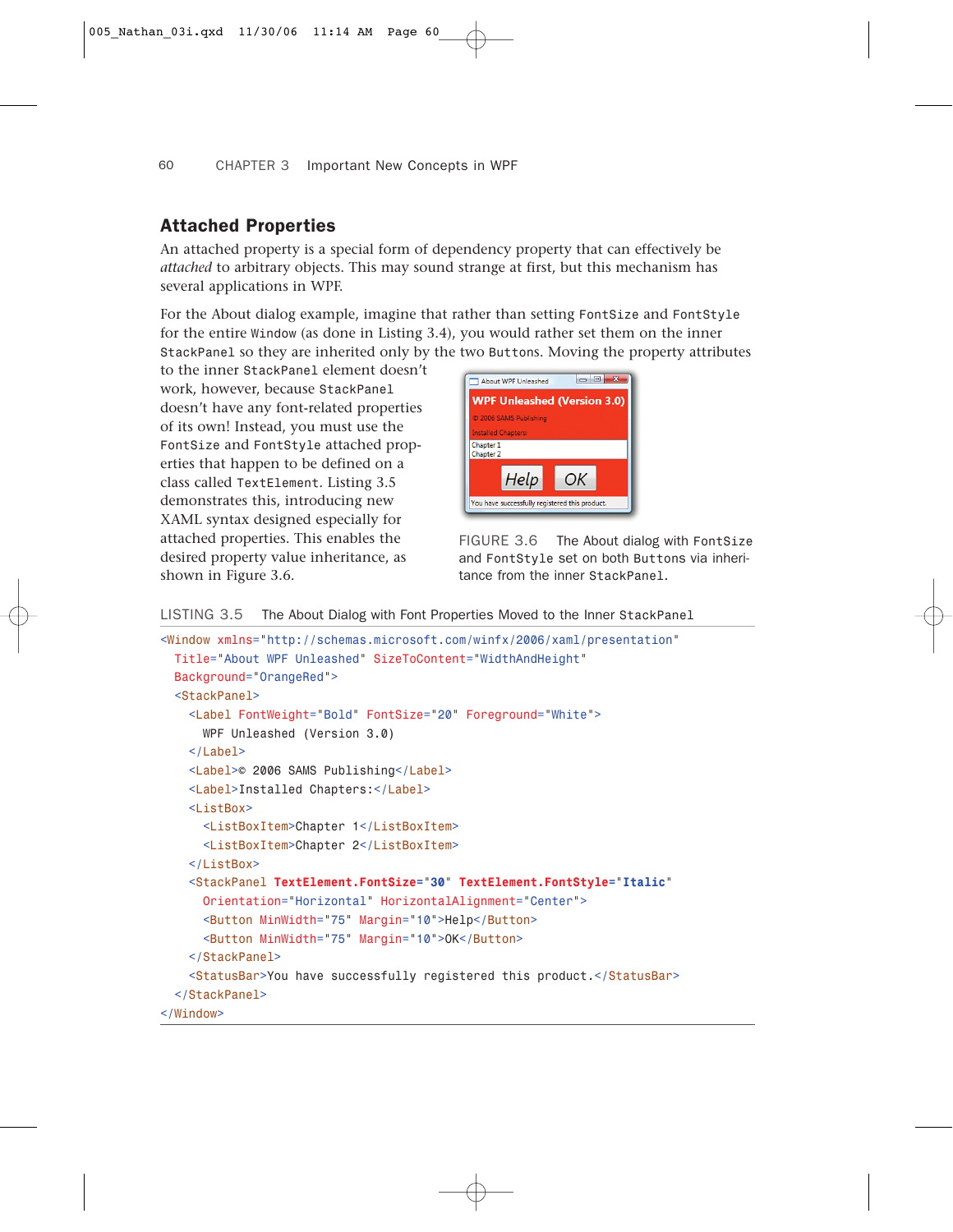TextElement.FontSize and TextElement.FontStyle (rather than simply FontSize and FontStyle) must be used in the StackPanel element because StackPanel does not have these properties. When a XAML parser or compiler encounters this syntax, it requires that TextElement (sometimes called the *attached property provider*) has static methods called SetFontSize and SetFontStyle that can set the value accordingly. Therefore, the StackPanel declaration in Listing 3.5 is equivalent to the following C# code:

```
StackPanel panel = new StackPanel();
TextElement.SetFontSize(panel, 30);
TextElement.SetFontStyle(panel, FontStyles.Italic);
panel.Orientation = Orientation.Horizontal;
panel.HorizontalAlignment = HorizontalAlignment.Center;
Button helpButton = new Button();
helpButton.MinWidth = 75;
helpButton.Margin = new Thickness(10);
helpButton.Content = "Help";
Button okButton = new Button();
okButton.MinWidth = 75;
okButton.Margin = new Thickness(10);
okButton.Content = "OK";
panel.Children.Add(helpButton);
panel.Children.Add(okButton);
```
Notice that the enumeration values such as FontStyles.Italic, Orientation.Horizontal, and HorizontalAlignment.Center were previously specified in XAML simply as Italic, Horizontal, and Center, respectively. This is possible thanks to the EnumConverter type converter in the .NET Framework, which can convert any case-insensitive string.

Although the XAML in Listing 3.5 nicely represents the logical attachment of FontSize and FontStyle to StackPanel, the C# code reveals that there's no real magic here; just a method call that associates an element with an otherwise-unrelated property. One of the interesting things about the attached property abstraction is that no .NET property is a part of it!

Internally, methods like SetFontSize simply call the same DependencyObject.SetValue method that a normal dependency property accessor calls, but on the passed-in DependencyObject rather than the current instance:

```
public static void SetFontSize(DependencyObject element, double value)
{
  element.SetValue(TextElement.FontSizeProperty, value);
}
```
Similarly, attached properties also define a static Get*XXX* method (where *XXX* is the name of the property) that calls the familiar DependencyObject.GetValue method: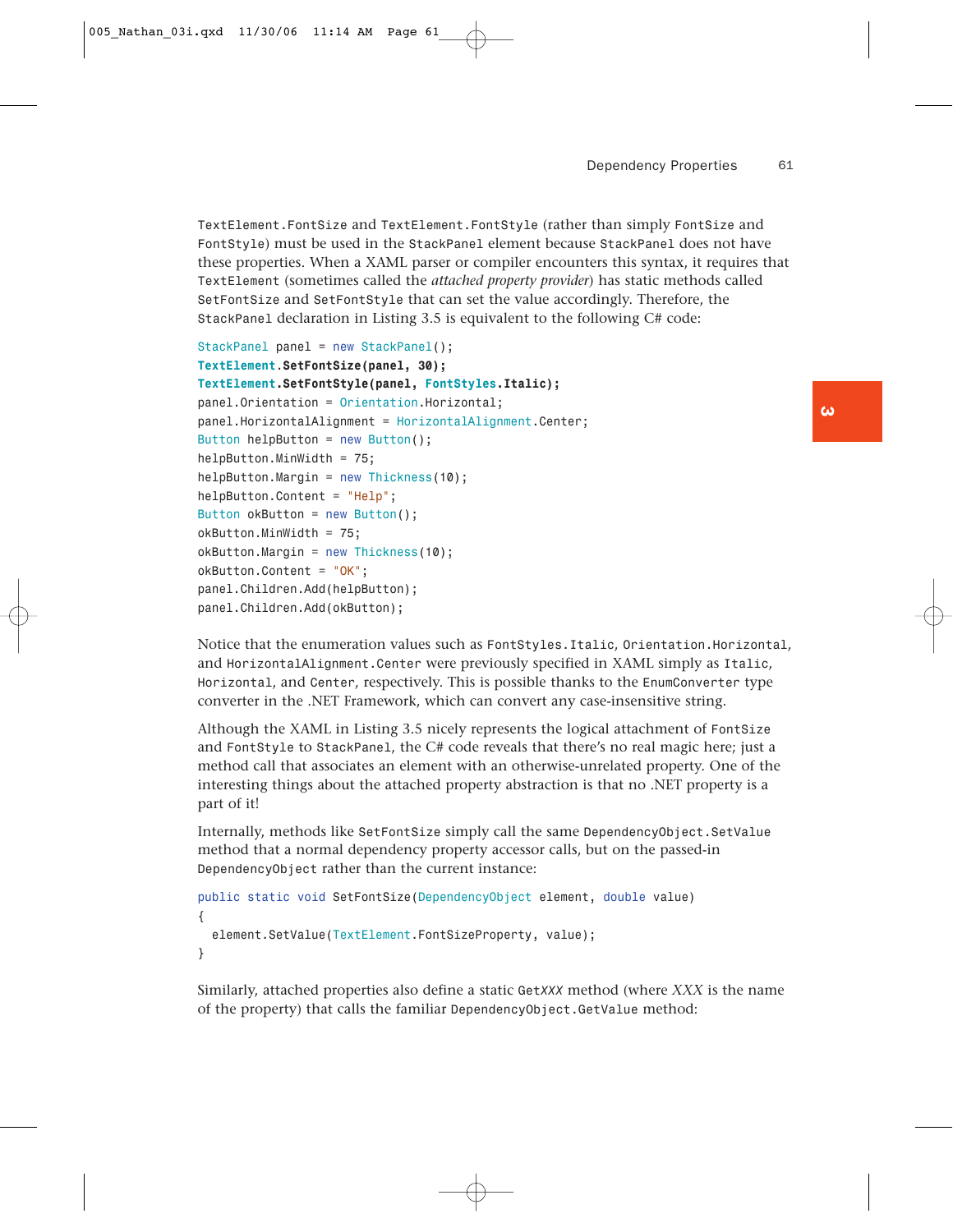```
public static double GetFontSize(DependencyObject element)
{
 return (double)element.GetValue(TextElement.FontSizeProperty);
}
```
As with property wrappers for normal dependency properties, these Get*XXX* and Set*XXX* methods must not do anything other than making a call to GetValue and SetValue.

### DIGGING DEEPER

#### Understanding the Attached Property Provider

The most confusing part about the FontSize and FontStyle attached properties used in Listing 3.5 is that they aren't defined by Button or even Control, the base class that defines the normal FontSize and FontStyle dependency properties! Instead, they are defined by the seemingly unrelated TextElement class (and also by the TextBlock class, which could also be used in the preceding examples).

How can this possibly work when TextElement.FontSizeProperty is a separate DependencyProperty field from Control.FontSizeProperty (and TextElement. FontStyleProperty is separate from Control.FontStyleProperty)? The key is the way these dependency properties are internally registered. If you were to look at the source code for TextElement, you would see something like the following:

```
TextElement.FontSizeProperty = DependencyProperty.RegisterAttached(
  "FontSize", typeof(double), typeof(TextElement), new FrameworkPropertyMetadata(
  SystemFonts.MessageFontSize, FrameworkPropertyMetadataOptions.Inherits |
  FrameworkPropertyMetadataOptions.AffectsRender |
  FrameworkPropertyMetadataOptions.AffectsMeasure),
  new ValidateValueCallback(TextElement.IsValidFontSize));
```
This is similar to the earlier example of registering Button's IsDefault dependency property, except that the RegisterAttached method optimizes the handling of property metadata for attached property scenarios.

Control, on the other hand, doesn't register its FontSize dependency property! Instead, it calls AddOwner on TextElement's already-registered property, getting a reference to the exact same instance:

```
Control.FontSizeProperty = TextElement.FontSizeProperty.AddOwner(
  typeof(Control), new FrameworkPropertyMetadata(SystemFonts.MessageFontSize, 
  FrameworkPropertyMetadataOptions.Inherits));
```
Therefore, the FontSize, FontStyle, and other font-related dependency properties inherited by all controls *are* the same properties exposed by TextElement!

Fortunately, in most cases, the class that exposes an attached property (e.g. Get*XXX* and Set*XXX* methods) is the same class that defines the normal dependency property, avoiding this confusion.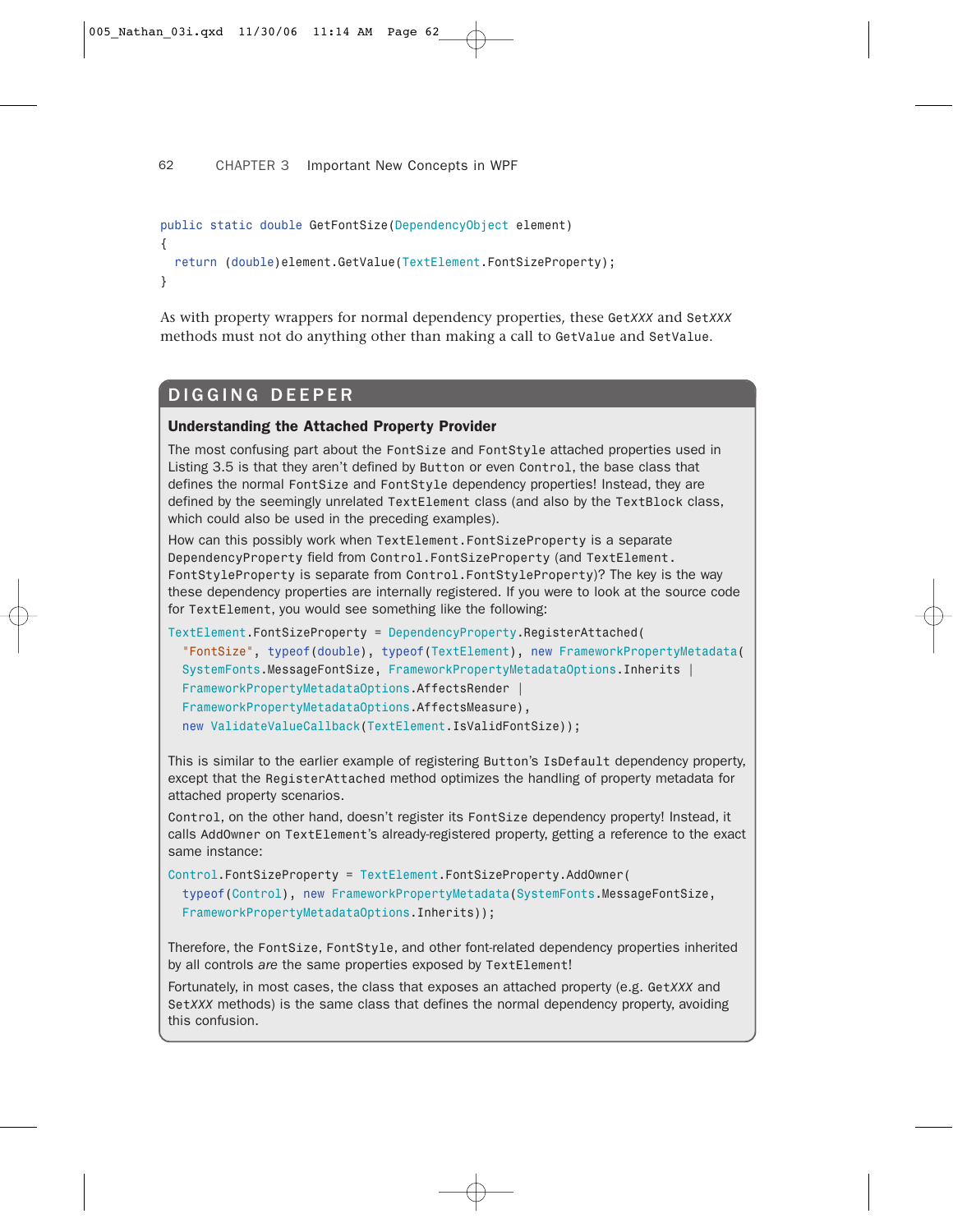Although the About dialog example uses attached properties for advanced property value inheritance, attached properties are most commonly used for layout of user interface elements. (In fact, attached properties were originally designed for WPF's layout system.) Various Panel-derived classes define attached properties designed to be attached to their children for controlling how they are arranged. This way, each Panel can apply its own custom behavior to arbitrary children without requiring all possible child elements to be burdened with their own set of relevant properties. It also enables systems like layout to be easily extensible, because anyone can write a new Panel with custom attached properties. Chapter 6, "Layout with Panels," and Chapter 17, "Layout with Custom Panels," have all the details.

### DIGGING DEEPER

#### Attached Properties as an Extensibility Mechanism

Just like previous technologies such as Windows Forms, many classes in WPF define a Tag property (of type System.Object) intended for storing arbitrary custom data with each instance. But attached properties are a more powerful and flexible mechanism for attaching custom data to any object deriving from DependencyObject. It's often overlooked that attached properties enable you to effectively add custom data to instances of sealed classes (something that WPF has plenty of)!

A further twist to the story of attached properties is that although setting them in XAML relies on the presence of the static Set*XXX* method, you can bypass this method in procedural code and call DependencyObject.SetValue directly. This means that you can use *any* dependency property as an attached property in procedural code. For example, the following line of code attaches ListBox's IsTextSearchEnabled property to a Button and assigns it a value:

```
// Attach an unrelated property to a Button and set its value to true:
okButton.SetValue(ListBox.IsTextSearchEnabledProperty, true);
```
Although this seems nonsensical, and it certainly doesn't magically enable new functionality on this Button, you have the freedom to consume this property value in a way that makes sense to your application or component.

There are more interesting ways to extend elements in this manner. For example, FrameworkElement's Tag property is a dependency property, so you can attach it to an instance of a GeometryModel3D (a class you'll see again in Chapter 12, "3D Graphics," that is sealed and does *not* have a Tag property) as follows:

```
GeometryModel3D model = new GeometryModel3D();
model.SetValue(FrameworkElement.TagProperty, "my custom data");
```
This is just one of the ways in which WPF provides extensibility without the need for traditional inheritance.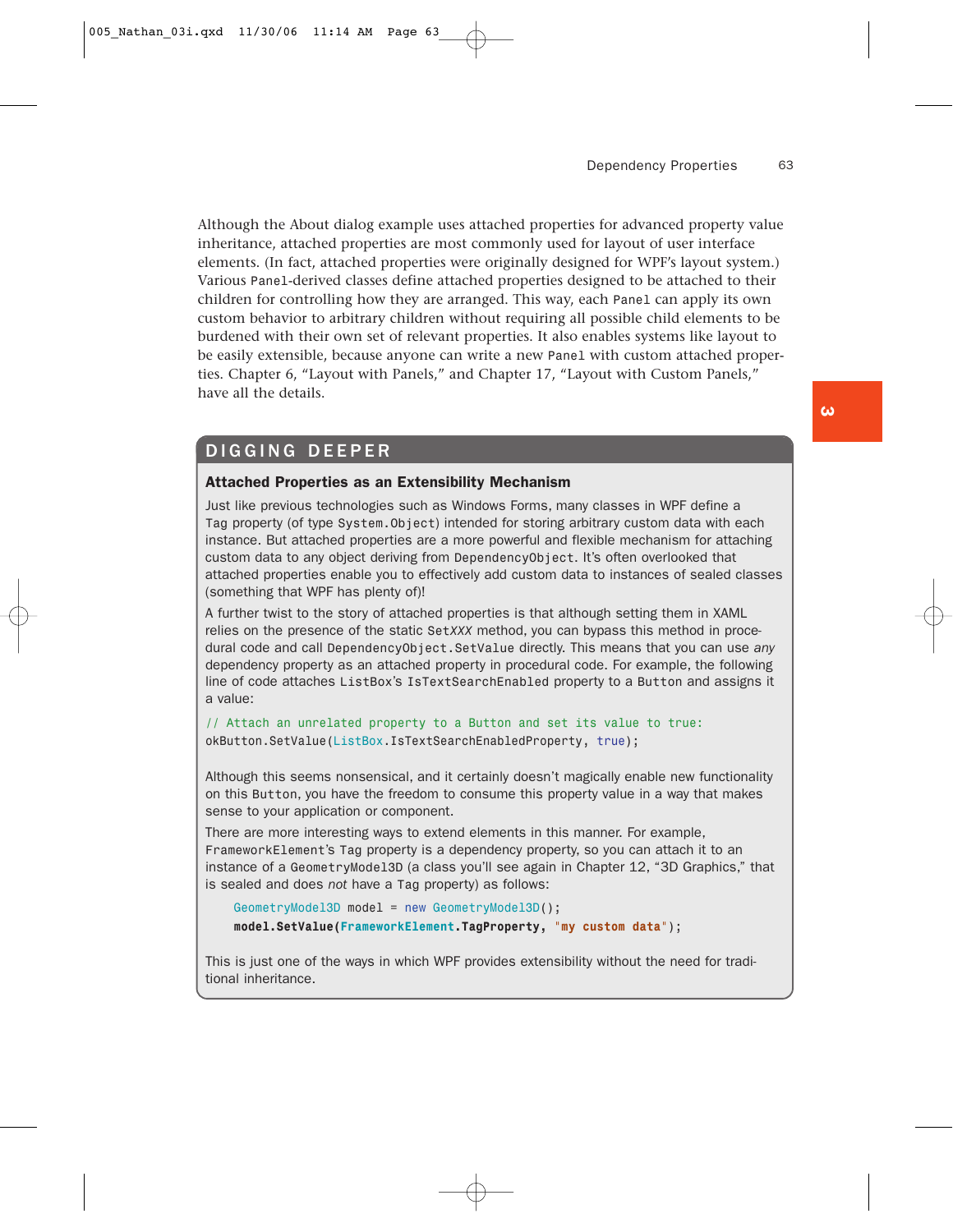# Routed Events

Just as WPF adds more infrastructure on top of the simple notion of .NET properties, it also adds more infrastructure on top of the simple notion of .NET events. *Routed events* are events that are designed to work well with a tree of elements. When a routed event is raised, it can travel up or down the visual and logical tree, getting raised on each element in a simple and consistent fashion, without the need for any custom code.

Event routing helps most applications remain oblivious to details of the visual tree (which is good for restyling) and is crucial to the success of WPF's element composition. For example, Button exposes a Click event based on handling lower-level MouseLeftButtonDown and KeyDown events. When a user presses the left mouse button with the mouse pointer over a standard Button, however, they are really interacting with its ButtonChrome or TextBlock visual child. Because the event travels up the *visual* tree, the Button eventually sees the event and can handle it. Similarly, for the VCR-style Stop Button in the preceding chapter, a user might press the left mouse button directly over the Rectangle logical child. Because the event travels up the *logical* tree, the Button still sees the event and can handle it as well. (Yet if you really wish to distinguish between an event on the Rectangle versus the outer Button, you have the freedom to do so.)

Therefore, you can embed arbitrarily complex content inside an element like Button or give it an arbitrarily complex visual tree (using the techniques in Chapter 10), and a mouse left-click on any of the internal elements still results in a Click event raised by the parent Button. Without routed events, producers of the inner content or consumers of the Button would have to write code to patch everything together.

The implementation and behavior of routed events have many parallels to dependency properties. As with the dependency property discussion, we'll first look at how a simple routed event is implemented to make things more concrete. Then we'll examine some of the features of routed events and apply them to the About dialog.

### A Routed Event Implementation

In most cases, routed events don't look very different from normal .NET events. As with dependency properties, no .NET languages (other than XAML) have an intrinsic understanding of the *routed* designation. The extra support is based on a handful of WPF APIs.

Listing 3.6 demonstrates how Button effectively implements its Click routed event. (Click is actually implemented by Button's base class, but that's not important for this discussion.)

Just as dependency properties are represented as public static DependencyProperty fields with a conventional Property suffix, routed events are represented as public static RoutedEvent fields with a conventional Event suffix. The routed event is registered much like a dependency property in the static constructor, and a normal .NET event—or *event wrapper*—is defined to enable more familiar use from procedural code and adding a handler in XAML with event attribute syntax. As with a property wrapper, an event wrapper must not do anything in its accessors other than call AddHandler and RemoveHandler.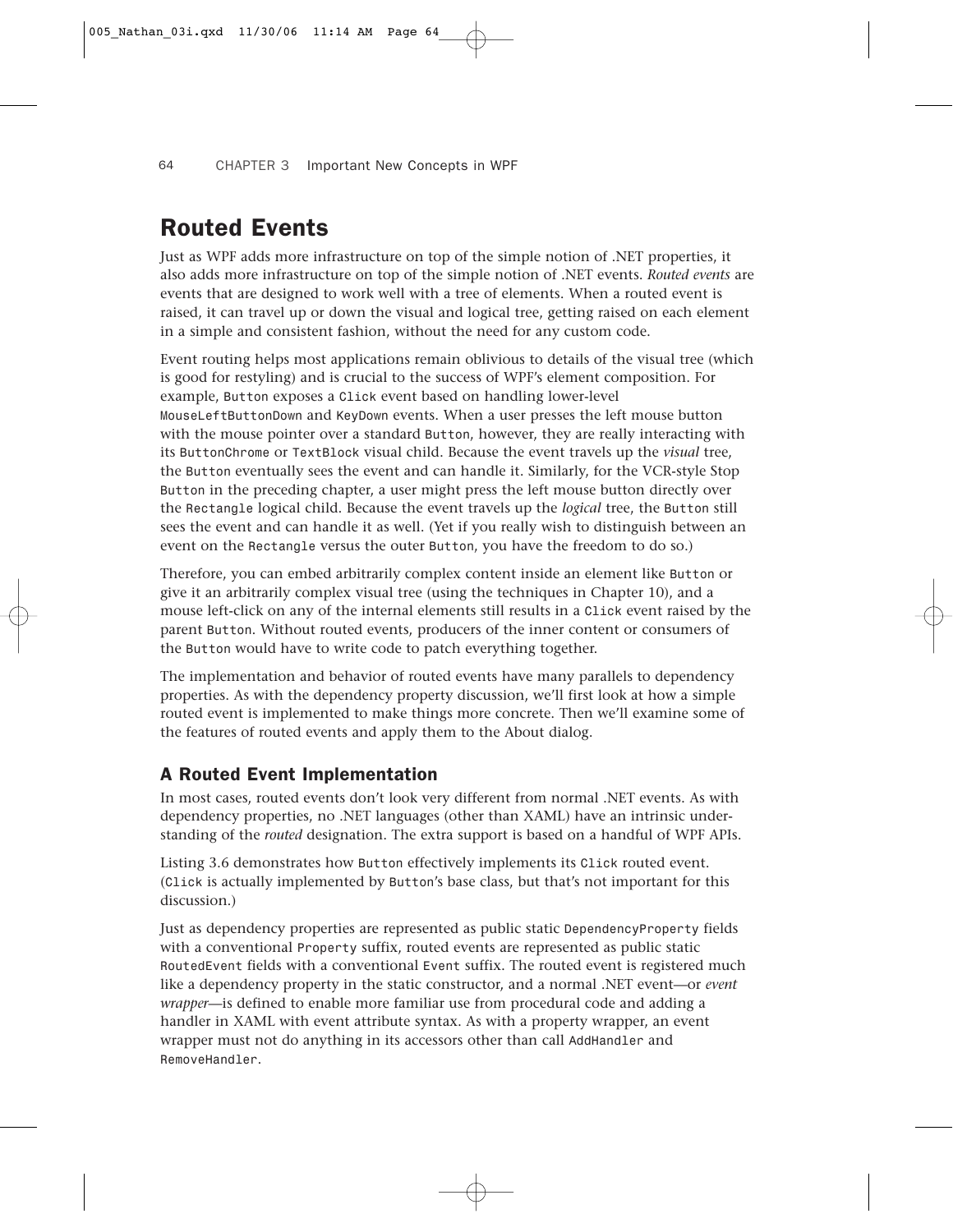LISTING 3.6 A Standard Routed Event Implementation

```
public class Button : ButtonBase
{
  // The routed event
  public static readonly RoutedEvent ClickEvent;
  static Button()
  {
    // Register the event
    Button.ClickEvent = EventManager.RegisterRoutedEvent("Click",
      RoutingStrategy.Bubble, typeof(RoutedEventHandler), typeof(Button));
    …
  }
  // A .NET event wrapper (optional)
  public event RoutedEventHandler Click
  {
    add { AddHandler(Button.ClickEvent, value); }
    remove { RemoveHandler(Button.ClickEvent, value); }
  }
  protected override void OnMouseLeftButtonDown(MouseButtonEventArgs e)
  {
    …
    // Raise the event
    RaiseEvent(new RoutedEventArgs(Button.ClickEvent, this));
    …
  }
  …
}
```
These AddHandler and RemoveHandler methods are not inherited from DependencyObject, but rather System.Windows.UIElement, a higher-level base class of elements such as Button. (This class hierarchy is examined in more depth at the end of this chapter.) These methods attach and remove a delegate to the appropriate routed event. Inside OnMouseLeftButtonDown, RaiseEvent (also defined on the base UIElement class) is called with the appropriate RoutedEvent field to raise the Click event. The current Button instance (this) is passed as the source element of the event. It's not shown in this listing, but Button's Click event is also raised in response to a KeyDown event to support clicking with the spacebar or sometimes the Enter key.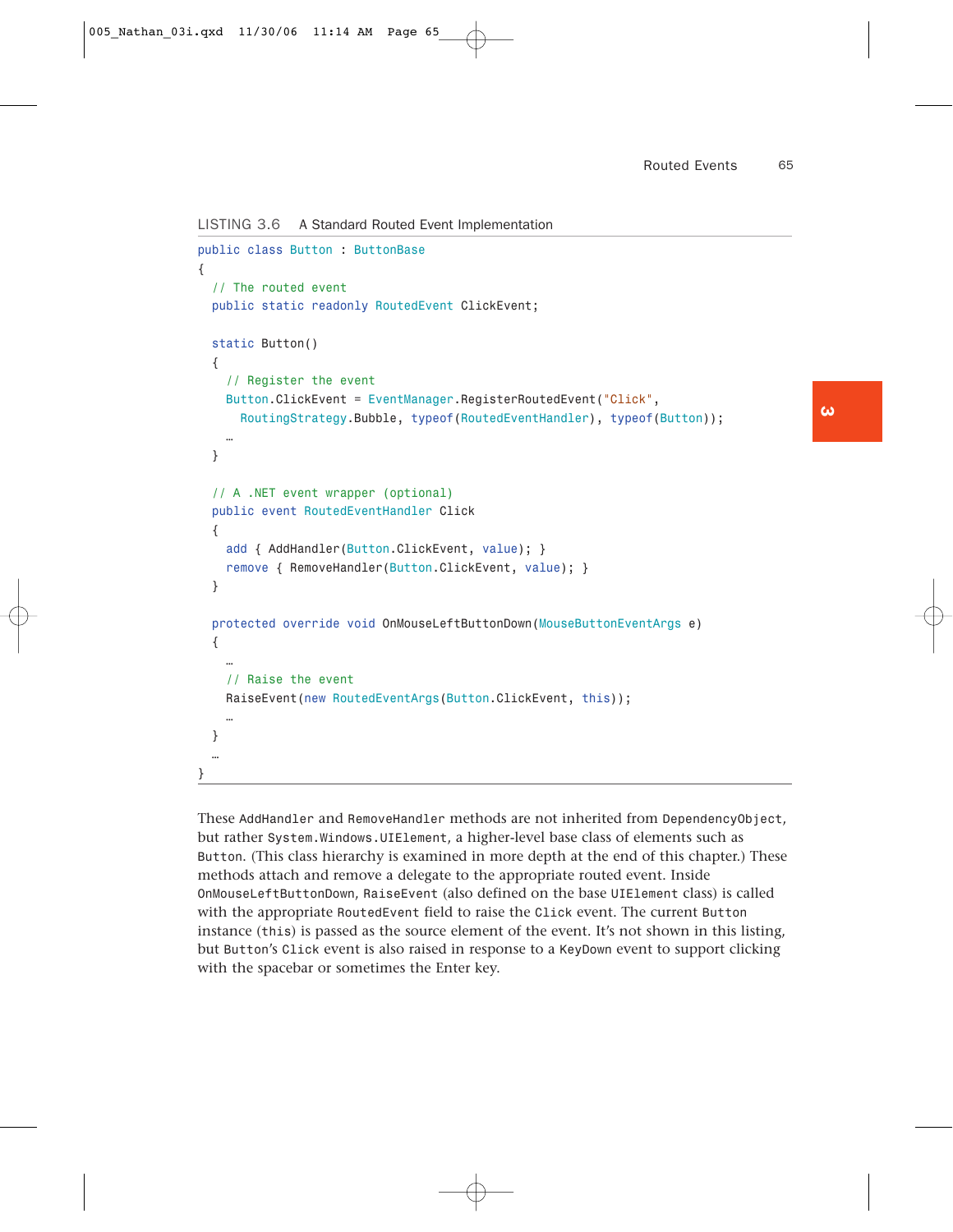### Routing Strategies and Event Handlers

When registered, every routed event chooses one of three *routing strategies*—the way in which the event raising travels through the element tree. These strategies are exposed as values of a RoutingStrategy enumeration:

- . **Tunneling**—The event is first raised on the root, then on each element down the tree until the source element is reached (or until a handler halts the tunneling by marking the event as handled).
- . **Bubbling**—The event is first raised on the source element, then on each element up the tree until the root is reached (or until a handler halts the bubbling by marking the event as handled).
- . **Direct**—The event is only raised on the source element. This is the same behavior as a plain .NET event, except that such events can still participate in mechanisms specific to routed events such as event triggers.

Handlers for routed events have a signature matching the pattern for general .NET event handlers: The first parameter is a System.Object typically named sender, and the second parameter (typically named e) is a class that derives from System.EventArgs. The sender parameter passed to a handler is always the element to which the handler was attached. The e parameter is (or derives from) an instance of RoutedEventArgs, a subclass of EventArgs that exposes four useful properties:

- . **Source**—The element in the logical tree that originally raised the event.
- . **OriginalSource**—The element in the visual tree that originally raised the event (for example, the TextBlock or ButtonChrome child of a standard Button).
- . **Handled**—A Boolean that can be set to true to mark the event as handled. This is precisely what halts any tunneling or bubbling.
- . **RoutedEvent**—The actual routed event object (such as Button.ClickEvent), which can be helpful for identifying the raised event when the same handler is used for multiple routed events.

The presence of both Source and OriginalSource enable you to work with the higherlevel logical tree or the lower-level visual tree. This distinction only applies to physical events like mouse events, however. For more abstract events that don't necessarily have a direct relationship with an element in the visual tree (like Click due to its keyboard support), the same object is passed for both Source and OriginalSource.

### Routed Events in Action

The UIElement class defines many routed events for keyboard, mouse, and stylus input. Most of these are bubbling events, but many of them are paired with a tunneling event. Tunneling events can be easily identified because, by convention, they are named with a Preview prefix. These events, also by convention, are raised immediately before their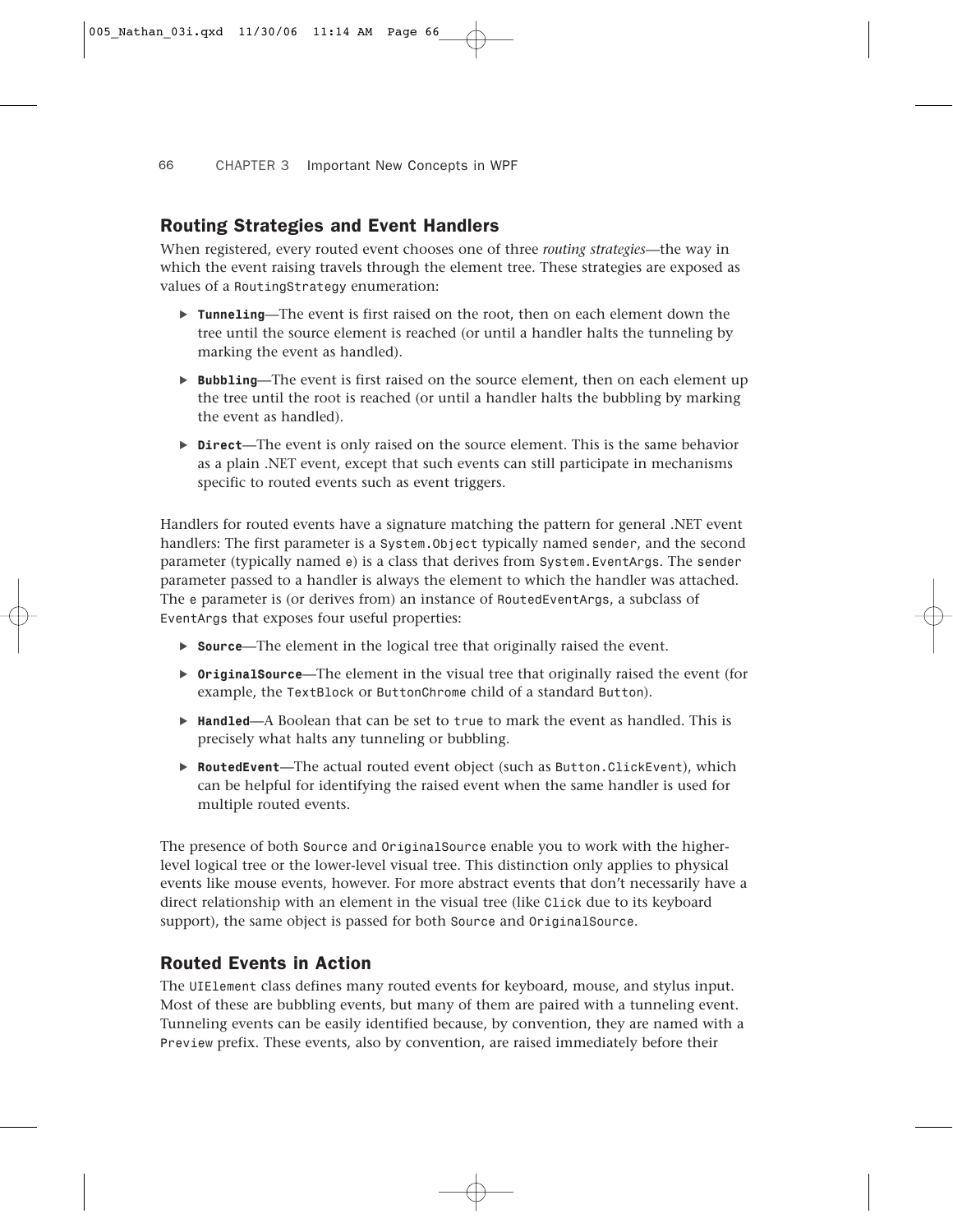bubbling counterpart. For example, PreviewMouseMove is a tunneling event raised before the MouseMove bubbling event.

The idea behind having a pair of events for various activities is to give elements a chance to effectively cancel or otherwise modify an event that's about to occur. By convention, WPF's built-in elements only take action in response to a bubbling event (when a bubbling and tunneling pair is defined), ensuring that the tunneling event lives up to its "preview" name. For example, imagine you want to implement a TextBox that restricts its input to a certain pattern or regular expression (such as a phone number or zip code). If you handle TextBox's KeyDown event, the best you can do is remove text that has already been displayed inside the TextBox. But if you handle TextBox's PreviewKeyDown event instead, you can mark it as

### DIGGING DEEPER

#### Using Stylus Events

A *stylus*—the pen-like device used by Tablet PCs—acts like a mouse by default. In other words, its use raises events such as MouseMove, MouseDown, and MouseUp. This behavior is essential for a stylus to be usable with programs that aren't designed specifically for a Tablet PC. However, if you want to provide an experience that is *optimized* for a stylus, you can handle stylusspecific events such as StylusMove, StylusDown, and StylusUp. A stylus can do more "tricks" than a mouse, as evidenced by some of its events that have no mouse counterpart, such as StylusInAirMove, StylusSystemGesture, StylusInRange, and StylusOutOfRange. There are other ways to exploit a stylus without handling these events directly, however. The next chapter, "Introducing WPF's Controls," shows how this can be done with a powerful InkCanvas element.

"handled" to not only stop the tunneling but also stop the bubbling KeyDown event from being raised. In this case, the TextBox will never receive the KeyDown notification and the current character will not get displayed.

To demonstrate the use of a simple bubbling event, Listing 3.7 updates the original About dialog from Listing 3.1 by attaching an event handler to Window's MouseRightButtonDown event. Listing 3.8 contains the C# code-behind file with the event handler implementation.

```
LISTING 3.7 The About Dialog with an Event Handler on the Root Window
```

```
<Window xmlns="http://schemas.microsoft.com/winfx/2006/xaml/presentation"
  xmlns:x="http://schemas.microsoft.com/winfx/2006/xaml"
  x:Class="AboutDialog" MouseRightButtonDown="AboutDialog_MouseRightButtonDown"
  Title="About WPF Unleashed" SizeToContent="WidthAndHeight"
  Background="OrangeRed">
  <StackPanel>
    <Label FontWeight="Bold" FontSize="20" Foreground="White">
     WPF Unleashed (Version 3.0)
    </Label>
    <Label>© 2006 SAMS Publishing</Label>
    <Label>Installed Chapters:</Label>
    <ListBox>
```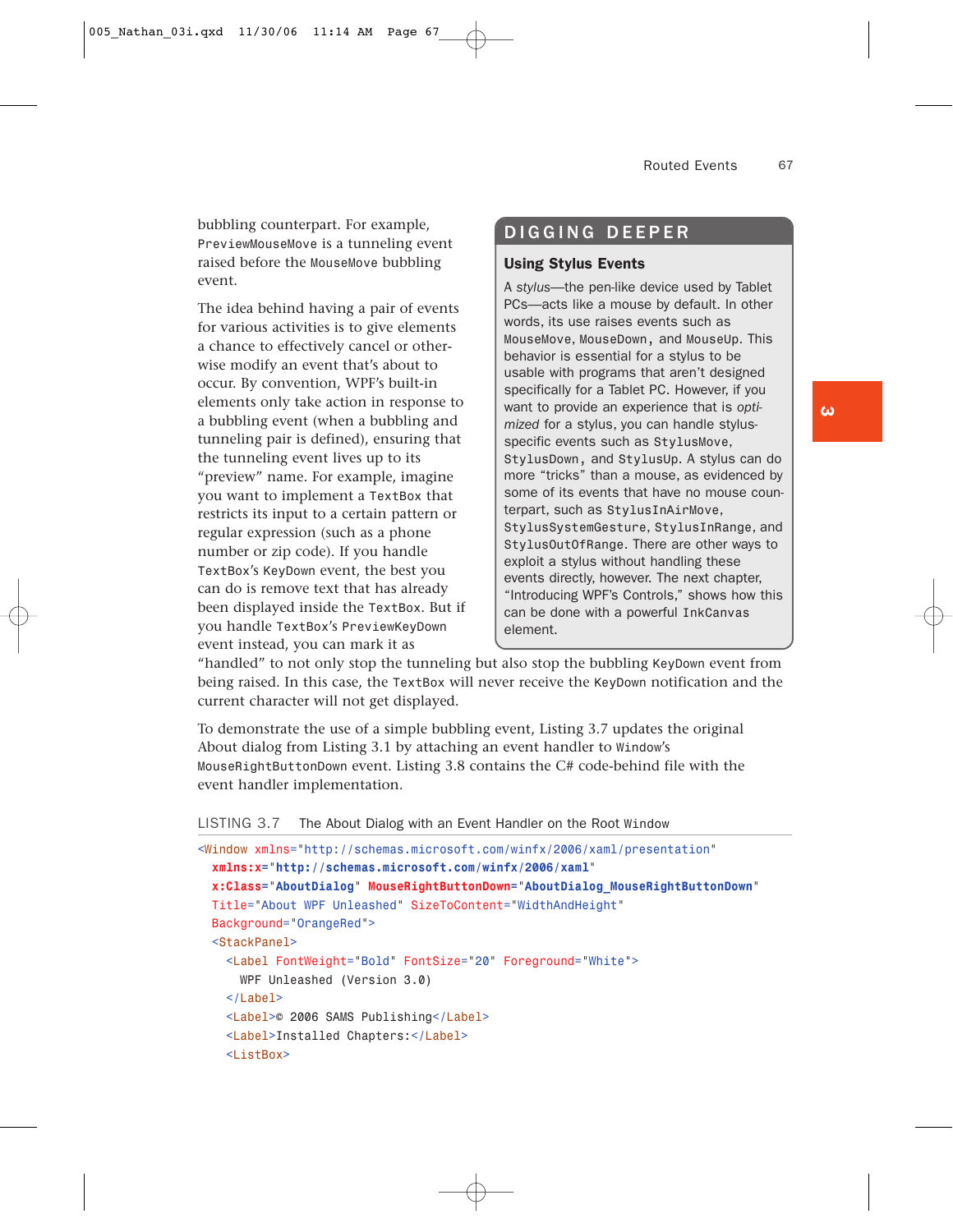#### LISTING 3.7 Continued

```
<ListBoxItem>Chapter 1</ListBoxItem>
     <ListBoxItem>Chapter 2</ListBoxItem>
   </ListBox>
   <StackPanel Orientation="Horizontal" HorizontalAlignment="Center">
     <Button MinWidth="75" Margin="10">Help</Button>
      <Button MinWidth="75" Margin="10">OK</Button>
   </StackPanel>
   <StatusBar>You have successfully registered this product.</StatusBar>
 </StackPanel>
</Window>
```
LISTING 3.8 The Code-Behind File for Listing 3.7

```
using System.Windows;
using System.Windows.Input;
using System.Windows.Media;
using System.Windows.Controls;
public partial class AboutDialog : Window
{
  public AboutDialog()
  {
    InitializeComponent();
  }
  void AboutDialog_MouseRightButtonDown(object sender, MouseButtonEventArgs e)
  {
    // Display information about this event
    this.Title = "Source = " + e.Source.GetType().Name + ", OriginalSource = " +
      e.OriginalSource.GetType().Name + " @ " + e.Timestamp;
    // In this example, all possible sources derive from Control
    Control source = e.Source as Control;
    // Toggle the border on the source control
    if (source.BorderThickness != new Thickness(5))
    {
      source.BorderThickness = new Thickness(5);
      source.BorderBrush = Brushes.Black;
    }
    else
      source.BorderThickness = new Thickness(0);
  }
}
```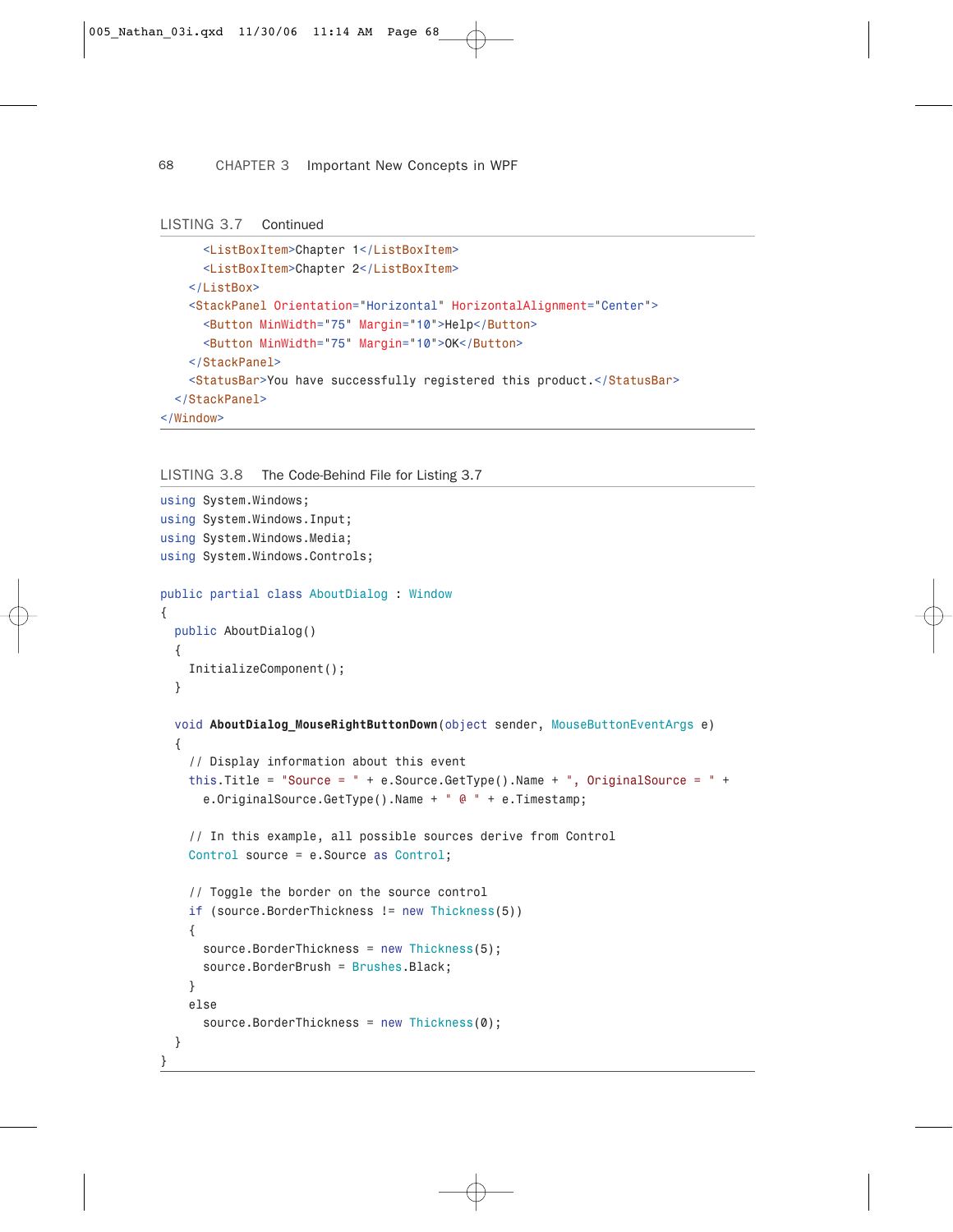The AboutDialog\_MouseRightButtonDown handler performs two actions whenever a right-click bubbles up to the Window: It prints information about the event to the Window's title bar, and it adds (then subsequently removes) a thick black border around the specific element in the logical tree that was right-clicked. Figure 3.7 shows the result. Notice that right-clicking on the Label reveals Source set to the Label but OriginalSource set to its TextBlock visual child.





If you run this example and right-click on everything, you'll notice two interesting behaviors:

- . Window never receives the MouseRightButtonDown event when you right-click on either ListBoxItem. That's because ListBoxItem internally handles this event as well as the MouseLeftButtonDown event (halting the bubbling) to implement item selection.
- $\triangleright$  Window receives the MouseRightButtonDown event when you right-click on a Button, but setting Button's Border property has no visual effect. This is due to Button's default visual tree, which was shown back in Figure 3.3. Unlike Window, Label, ListBox, ListBoxItem, and StatusBar, the visual tree for Button has no Border element.

### FAQ

#### Where is the event for handling the pressing of a mouse's *middle* button? ?

If you browse through the various mouse events exposed by UIElement or ContentElement, you'll find events for MouseLeftButtonDown, MouseLeftButtonUp, MouseRightButtonDown, and MouseRightButtonUp (as well as the tunneling Preview version of each event). But what about the additional buttons present on some mice?

This information can be retrieved via the more generic MouseDown and MouseUp events (which also have Preview counterparts). The arguments passed to such event handlers include a MouseButton enumeration that indicates which button's state just changed: Left, Right, Middle, XButton1, or XButton2. A corresponding MouseButtonState enumeration indicates whether that button is Pressed or Released.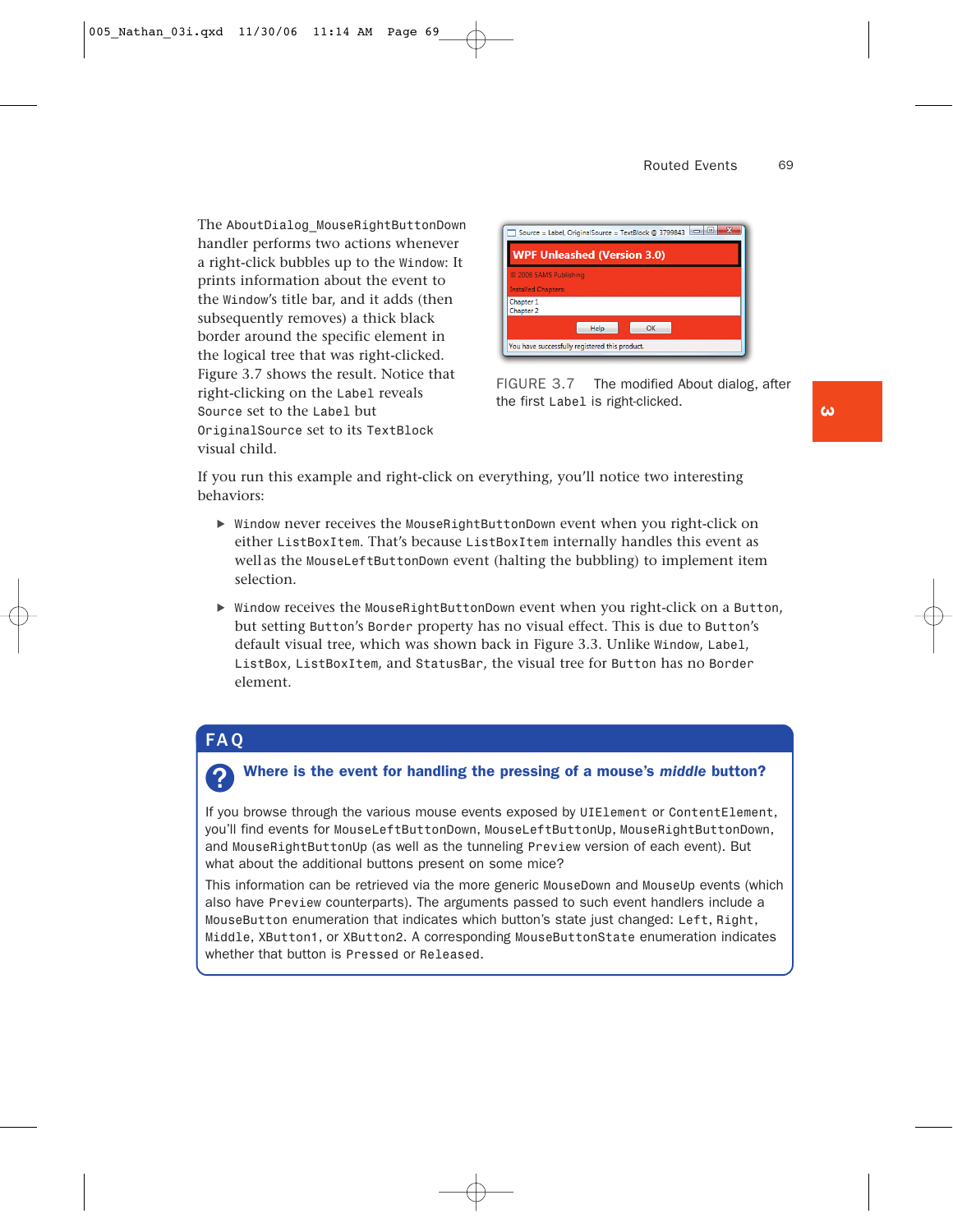### DIGGING DEEPER

#### Halting a Routed Event Is an Illusion

Although setting the RoutedEventArgs parameter's Handled property to true in a routed event handler appears to stop the tunneling or bubbling, individual handlers further up or down the tree can opt to receive the events anyway! This can only be done from procedural code, using an overload of AddHandler that adds a Boolean handledEventsToo parameter.

For example, the event attribute could be removed from Listing 3.7 and replaced with the following AddHandler call in AboutDialog's constructor:

```
public AboutDialog()
```

```
{
```

```
InitializeComponent();
this.AddHandler(Window.MouseRightButtonDownEvent,
  new MouseButtonEventHandler(AboutDialog_MouseRightButtonDown), true);
```
}

With true passed as a third parameter, AboutDialog\_MouseRightButtonDown now receives events when you right-click on a ListBoxItem, and can add the black border!

You should avoid processing handled events whenever possible, because there is likely a reason the event is handled in the first place. Attaching a handler to the Preview version of an event is the preferred alternative.

The bottom line, however, is that the halting of tunneling or bubbling is really just an illusion. It's more correct to say that tunneling and bubbling still continue when a routed event is marked as handled, but that event handlers only see unhandled events by default.

### Attached Events

The tunneling and bubbling of a routed event is natural when every element in the tree exposes that event. But WPF supports tunneling and bubbling of routed events through elements that don't even define that event! This is possible thanks to the notion of *attached events*.

Attached events operate much like attached properties (and their use with tunneling or bubbling is very similar to using attached properties with property value inheritance). Listing 3.9 changes the About dialog again by handing the bubbling SelectionChanged event raised by its ListBox and the bubbling Click event raised by both of its Buttons directly on the root Window. Because Window doesn't define its own SelectionChanged or Click events, the event attribute names must be prefixed with the class name defining these events. Listing 3.10 contains the corresponding code-behind file that implements the two event handlers. Both event handlers simply show a MessageBox with information about what just happened.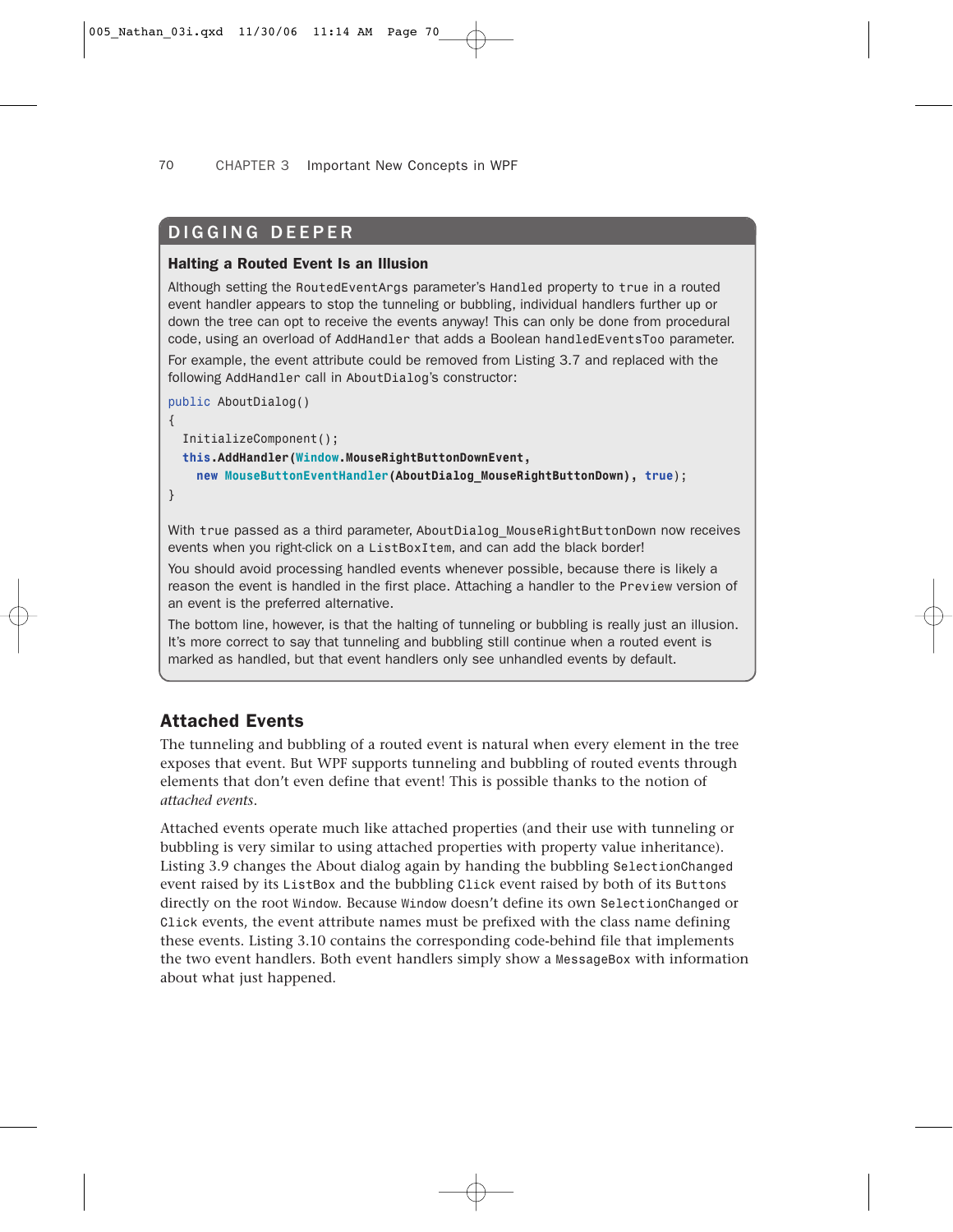```
LISTING 3.9 The About Dialog with Two Attached Event Handlers on the Root Window
```

```
<Window xmlns="http://schemas.microsoft.com/winfx/2006/xaml/presentation"
  xmlns:x="http://schemas.microsoft.com/winfx/2006/xaml"
  x:Class="AboutDialog" ListBox.SelectionChanged="ListBox_SelectionChanged"
  Button.Click="Button_Click"
 Title="About WPF Unleashed" SizeToContent="WidthAndHeight"
  Background="OrangeRed">
  <StackPanel>
    <Label FontWeight="Bold" FontSize="20" Foreground="White">
     WPF Unleashed (Version 3.0)
    </Label>
    <Label>© 2006 SAMS Publishing</Label>
    <Label>Installed Chapters:</Label>
    <ListBox>
      <ListBoxItem>Chapter 1</ListBoxItem>
     <ListBoxItem>Chapter 2</ListBoxItem>
    </ListBox>
    <StackPanel Orientation="Horizontal" HorizontalAlignment="Center">
      <Button MinWidth="75" Margin="10">Help</Button>
      <Button MinWidth="75" Margin="10">OK</Button>
    </StackPanel>
    <StatusBar>You have successfully registered this product.</StatusBar>
  </StackPanel>
</Window>
```
LISTING 3.10 The Code-Behind File for Listing 3.9

```
using System.Windows;
using System.Windows.Controls;
public partial class AboutDialog : Window
{
  public AboutDialog()
  {
    InitializeComponent();
  }
  void ListBox_SelectionChanged(object sender, SelectionChangedEventArgs e)
  {
    if (e.AddedItems.Count > 0)
      MessageBox.Show("You just selected " + e.AddedItems[0]);
  }
```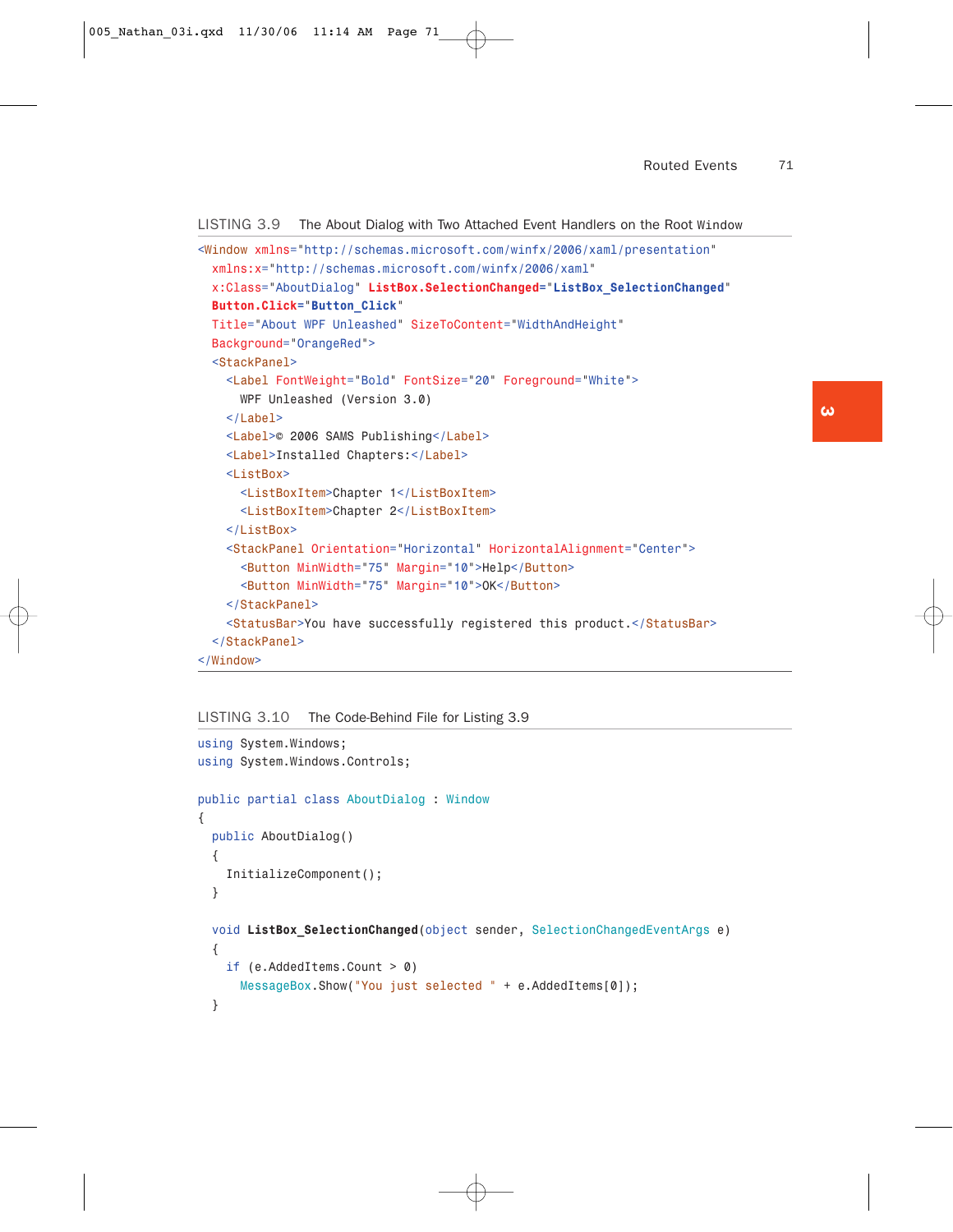```
LISTING 3.10 Continued
```

```
void Button_Click(object sender, RoutedEventArgs e)
  {
    if (e.\text{AddedItems}.\text{Count} > 0)MessageBox.Show("You just clicked " + e.Source);
  }
}
```
Every routed event can be used as an attached event. The attached event syntax used in Listing 3.9 is valid because the XAML compiler sees the SelectionChanged .NET event defined on ListBox and the Click .NET event defined on Button. At run-time, however, AddHandler is directly called to attach these two events to the Window. Therefore, the two event attributes are equivalent to placing the following code inside the Window's constructor:

```
public AboutDialog()
{
  InitializeComponent();
  this.AddHandler(ListBox.SelectionChangedEvent,
    new SelectionChangedEventHandler(ListBox_SelectionChanged));
  this.AddHandler(Button.ClickEvent, new RoutedEventHandler(Button_Click));
}
```
### DIGGING DEEPER

#### Consolidating Routed Event Handlers

Because of the rich information passed to routed events, you could handle every event that tunnels or bubbles with one top-level "megahandler" if you really wanted to! This handler could examine the RoutedEvent object to determine which event got raised, cast the RoutedEventArgs parameter to an appropriate subclass (such as KeyEventArgs, MouseButtonEventArgs, and so on) and go from there.

For example, Listing 3.9 could be changed to assign both ListBox.SelectionChanged and Button.Click to the same GenericHandler method, defined as follows:

```
void GenericHandler(object sender, RoutedEventArgs e)
{
  if (e.RoutedEvent == Button.ClickEvent)
  {
   MessageBox.Show("You just clicked " + e.Source);
  }
  else if (e.RoutedEvent == ListBox.SelectionChangedEvent)
  {
```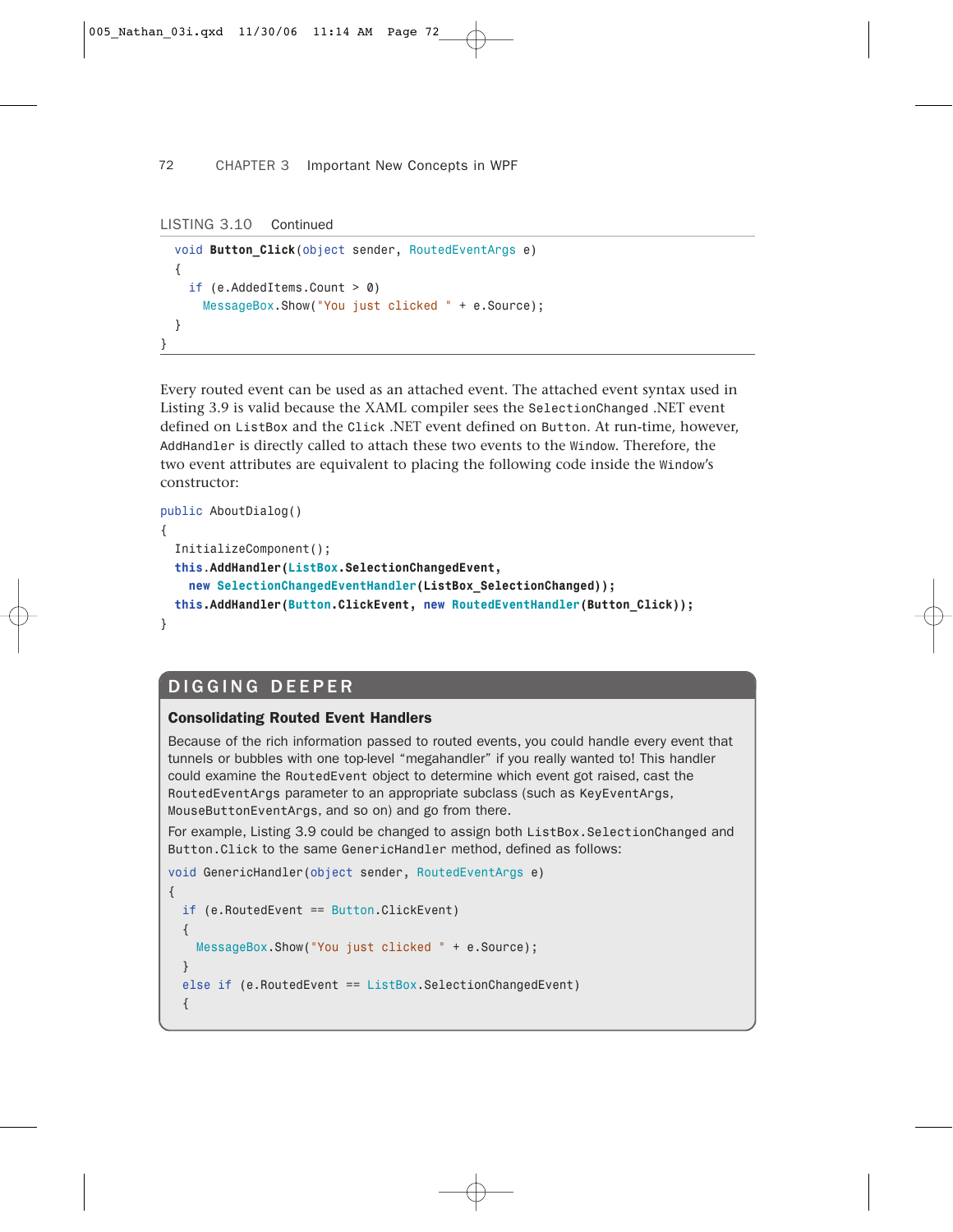#### **Continued**

}

```
SelectionChangedEventArgs sce = (SelectionChangedEventArgs)e;
  if (sce.AddedItems.Count > 0)
    MessageBox.Show("You just selected " + sce.AddedItems[0]);
}
```
This is also made possible by the *delegate contravariance* feature added in version 2.0 of the .NET Framework, enabling a delegate to be used with a method whose signature uses a base class of an expected parameter (e.g. RoutedEventArgs instead of SelectionChangedEventArgs). GenericHandler simply casts the RoutedEventArgs parameter when necessary to get the extra information specific to the SelectionChanged event.

# **Commands**

WPF provides built-in support for *commands*, a more abstract and loosely-coupled version of events. Whereas events are tied to details about specific user actions (such as a Button being clicked or a ListBoxItem being selected), commands represent actions independent from their user interface exposure. Canonical examples of commands are Cut, Copy, and Paste. Applications often expose these actions through many mechanisms simultaneously: MenuItems in a Menu, MenuItems on a ContextMenu, Buttons on a ToolBar, keyboard shortcuts, and so on.

You could handle the multiple exposures of commands such as Cut, Copy, and Paste with events fairly well. For example, you could define a generic event handler for each of the three actions and then attach each handler to the appropriate events on the relevant elements (the Click event on a Button, the KeyDown event on the main Window, and so on). In addition, you'd probably want to enable and disable the appropriate controls whenever the corresponding actions are invalid (for example, disabling any user interface for Paste when there is nothing on the clipboard). This two-way communication gets a bit more cumbersome, especially if you don't want to hard-code a list of controls that need updating.

Fortunately, WPF's support for commands is designed to make such scenarios very easy. The support reduces the amount of code you need to write (and in some cases eliminating all procedural code), and it gives you more flexibility to change your user interface without breaking the back-end logic. Commands are not a new invention of WPF; older technologies such as Microsoft Foundation Classes (MFC) have a similar mechanism. Of course, even if you're familiar with MFC, commands in WPF have their own unique traits to learn about.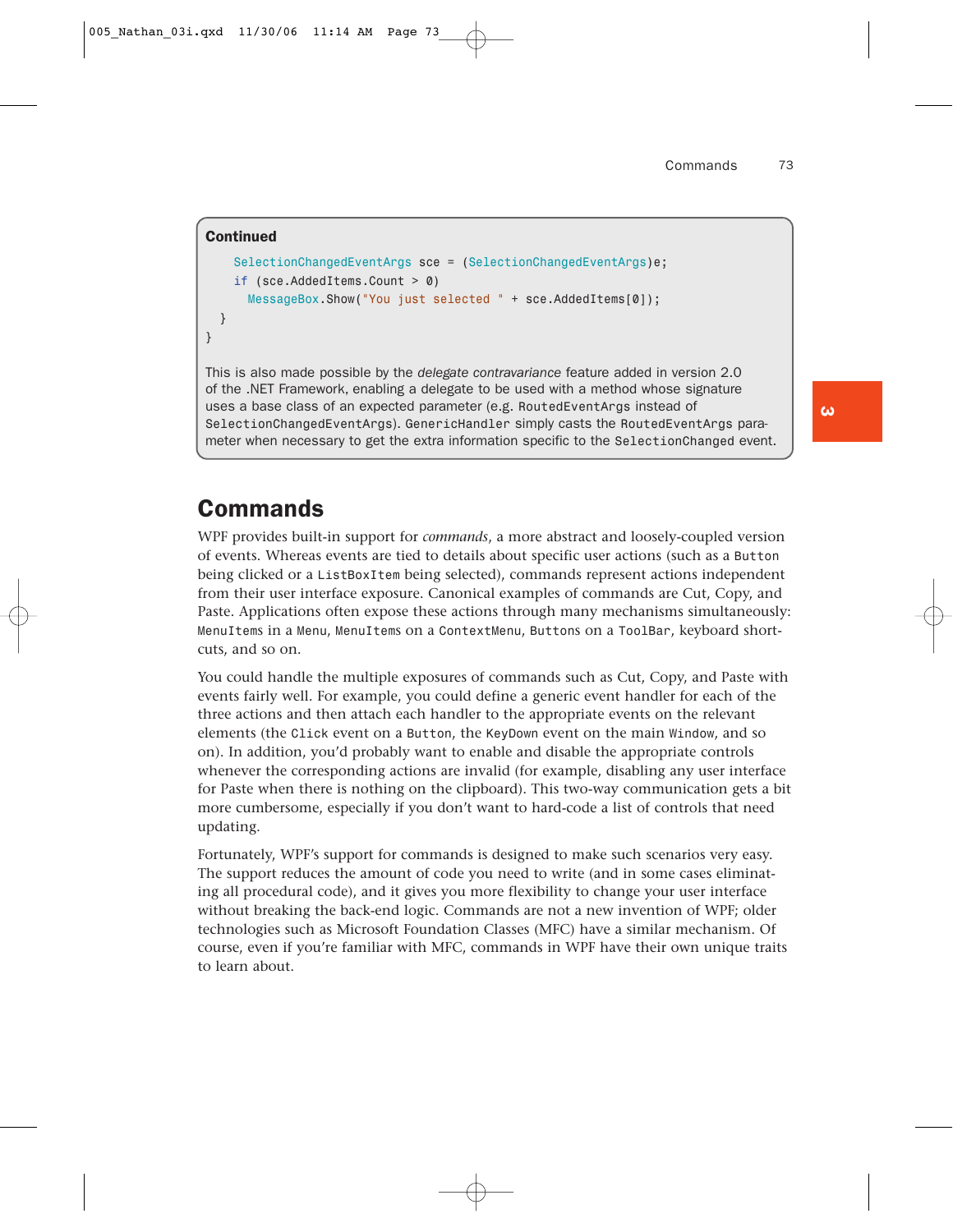Much of the power of commands comes from the following three features:

- $\triangleright$  WPF defines a number of built-in commands.
- $\triangleright$  Commands have automatic support for input gestures (such as keyboard shortcuts).
- $\triangleright$  Some of WPF's controls have built-in behavior tied to various commands.

### Built-In Commands

A command is any object implementing the ICommand interface (from System.Windows.Input), which defines three simple members:

- . **Execute**—The method that executes the command-specific logic
- . **CanExecute**—A method returning true if the command is enabled or false if it is disabled
- . **CanExecuteChanged**—An event that is raised whenever the value of CanExecute changes

If you want to create Cut, Copy, and Paste commands, you could define and implement three classes implementing ICommand, find a place to store them (perhaps as static fields of your main Window), call Execute from relevant event handlers (when CanExecute returns true), and handle the CanExecuteChanged event to toggle the IsEnabled property on the relevant pieces of user interface. This doesn't sound much better than simply using events, however.

Fortunately, controls such as Button, CheckBox, and MenuItem have logic to interact with any command on your behalf. They expose a simple Command property (of type ICommand). When set, these controls automatically call the command's Execute method (when CanExecute returns true) whenever their Click event is raised. In addition, they automatically keep their value for IsEnabled synchronized with the value of CanExecute by leveraging the CanExecuteChanged event. By supporting all this via a simple property assignment, all of this logic is available from XAML.

Even more fortunately, WPF defines a bunch of commands already, so you don't have to implement ICommand objects for Cut, Copy, and Paste and worry about where to store them. WPF's built-in commands are exposed as static properties of five different classes:

- . **ApplicationCommands**—Close, Copy, Cut, Delete, Find, Help, New, Open, Paste, Print, PrintPreview, Properties, Redo, Replace, Save, SaveAs, SelectAll, Stop, Undo, and more
- . **ComponentCommands**—MoveDown, MoveLeft, MoveRight, MoveUp, ScrollByLine, ScrollPageDown, ScrollPageLeft, ScrollPageRight, ScrollPageUp, SelectToEnd, SelectToHome, SelectToPageDown, SelectToPageUp, and more
- . **MediaCommands**—ChannelDown, ChannelUp, DecreaseVolume, FastForward, IncreaseVolume, MuteVolume, NextTrack, Pause, Play, PreviousTrack, Record, Rewind, Select, Stop, and more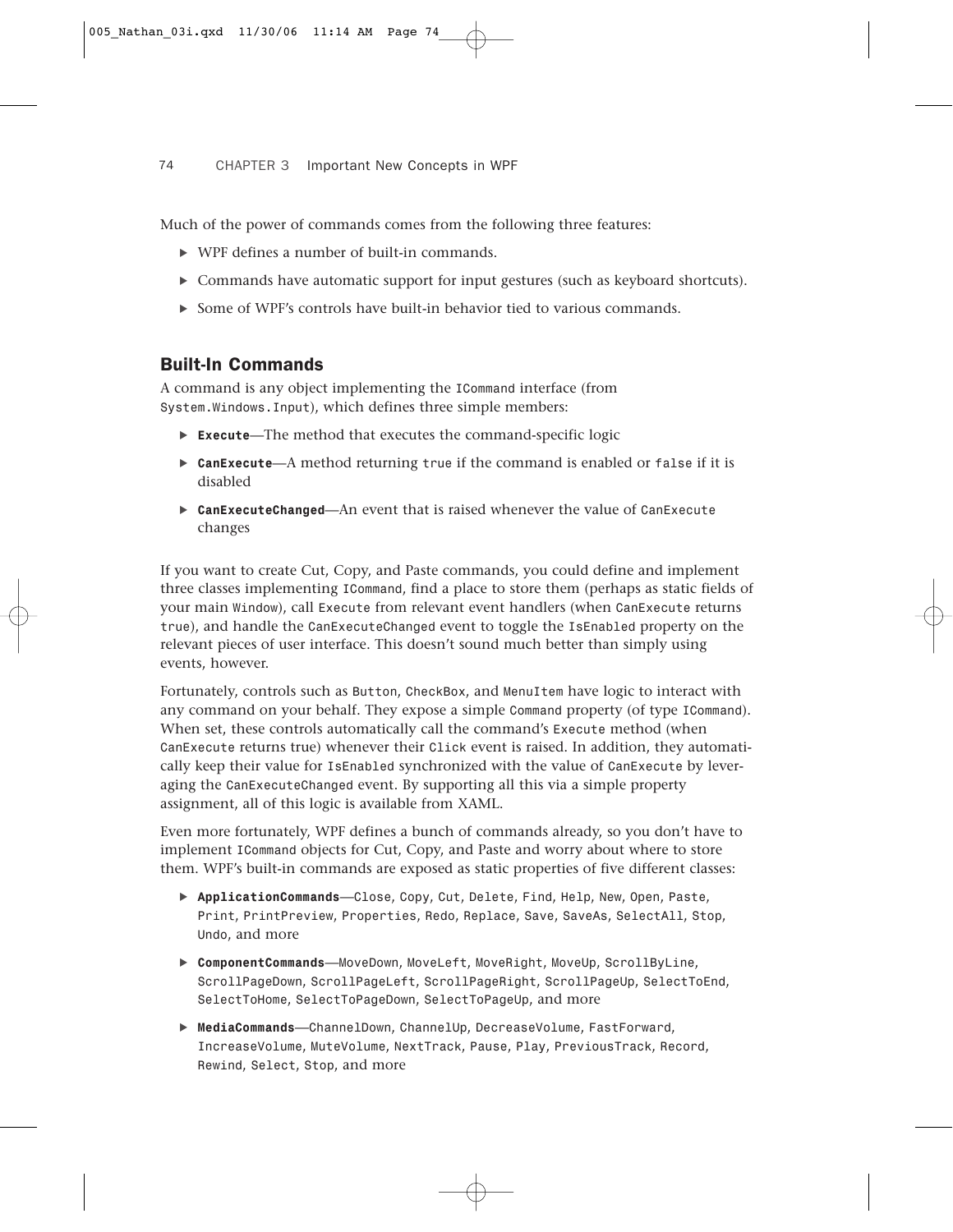- . **NavigationCommands**—BrowseBack, BrowseForward, BrowseHome, BrowseStop, Favorites, FirstPage, GoToPage, LastPage, NextPage, PreviousPage, Refresh, Search, Zoom, and more
- . **EditingCommands**—AlignCenter, AlignJustify, AlignLeft, AlignRight, CorrectSpellingError, DecreaseFontSize, DecreaseIndentation, EnterLineBreak, EnterParagraphBreak, IgnoreSpellingError, IncreaseFontSize, IncreaseIndentation, MoveDownByLine, MoveDownByPage, MoveDownByParagraph, MoveLeftByCharacter, MoveLeftByWord, MoveRightByCharacter, MoveRightByWord, and more

Each of these properties does not return a unique type implementing ICommand. Instead, they are all instances of RoutedUICommand, a class that not only implements ICommand, but supports bubbling just like a routed event.

The About dialog has a "Help" Button that currently does nothing, so let's demonstrate how these built-in commands work by attaching some logic with the Help command defined in ApplicationCommands. Assuming the Button is named helpButton, you can associate it with the Help command in C# as follows:

helpButton.Command = ApplicationCommands.Help;

All RoutedUICommand objects define a Text property containing a name for the command that's appropriate to show in a user interface. (This property is the only difference between RoutedUICommand and its base RoutedCommand class.) For example, the Help command's Text property is (unsurprisingly) set to the string Help. The hard-coded Content on this Button could therefore be replaced as follows:

helpButton.Content = ApplicationCommands.Help.Text;

If you were to run the About dialog with this change, you would see that the Button is now permanently disabled. That's because the built-in commands can't possibly know when they should be enabled or disabled, or even what action to take when they are executed. They delegate this logic to consumers of the commands.

To plug in custom logic, you need to add a CommandBinding to the element that will execute the command *or any parent element* (thanks to the bubbling behavior of routed commands). All classes deriving from UIElement (and

### TIP

The Text string defined by all RoutedUICommands is automatically localized into every language supported by WPF! This means that a Button whose Content is assigned to ApplicationCommands. Help.Text automatically displays "Ayuda" rather than "Help" when the thread's current UI culture represents Spanish rather than English. Even in a context where you want to expose images rather than text (perhaps on a ToolBar), you can still leverage this localized string elsewhere, such as in a ToolTip.

Of course, you're still responsible for localizing any of your own strings that get displayed in your user interface. Leveraging Text on commands can simply cut down on the number of terms you need to translate.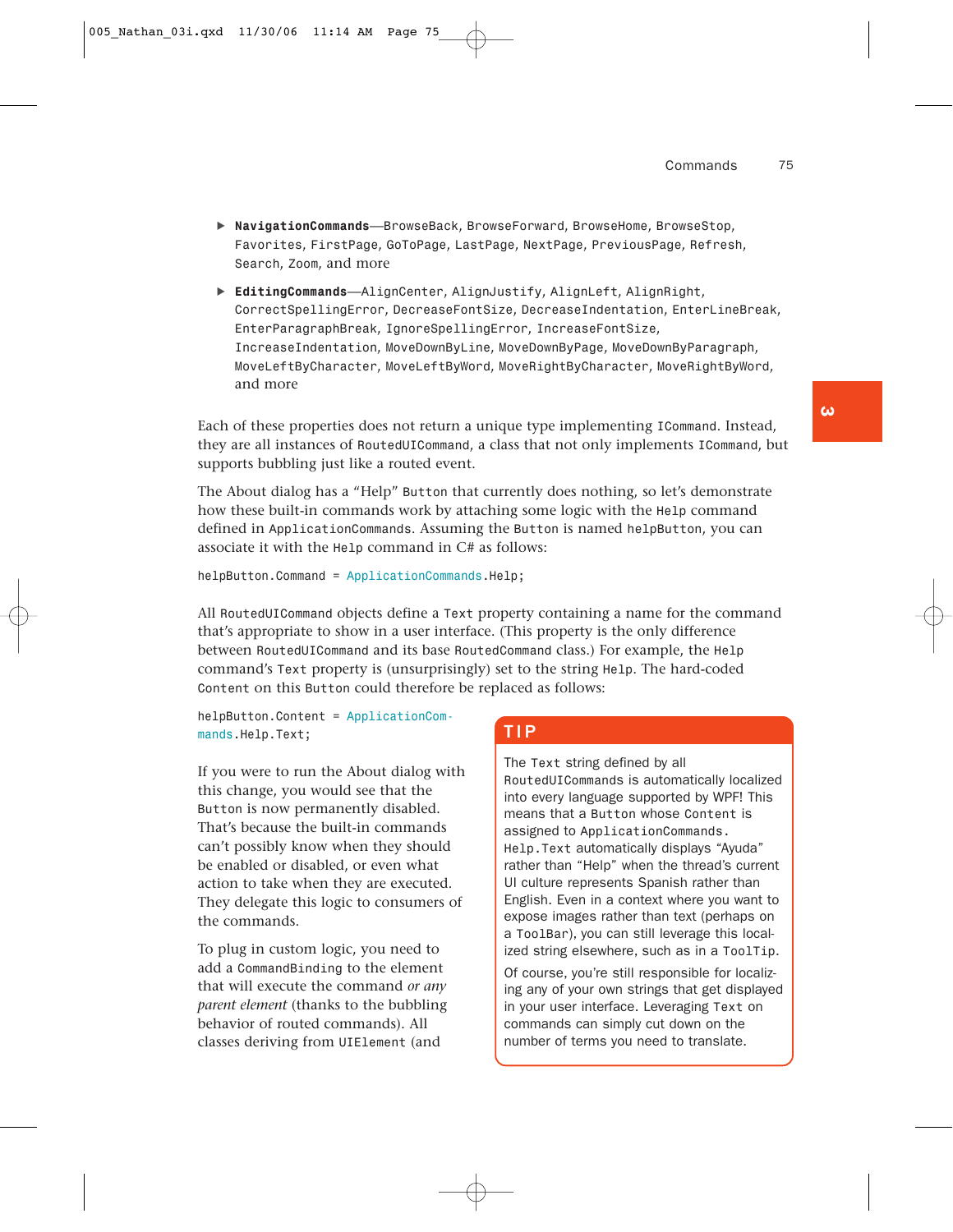ContentElement) contain a CommandBindings collection that can hold one or more CommandBinding objects. Therefore, you can add a CommandBinding for Help to the About dialog's root Window as follows in its code-behind file:

```
this.CommandBindings.Add(new CommandBinding(ApplicationCommands.Help,
 HelpExecuted, HelpCanExecute));
```
This assumes that methods called HelpExecuted and HelpCanExecute have been defined. These methods will be called back at appropriate times in order to plug in an implementation for the Help command's CanExecute and Execute methods.

Listings 3.11 and 3.12 change the About dialog one last time, binding the Help Button to the Help command entirely in XAML (although the two handlers must be defined in the code-behind file).

LISTING 3.11 The About Dialog Supporting the Help Command

```
<Window xmlns="http://schemas.microsoft.com/winfx/2006/xaml/presentation"
  xmlns:x="http://schemas.microsoft.com/winfx/2006/xaml"
  x:Class="AboutDialog" 
  Title="About WPF Unleashed" SizeToContent="WidthAndHeight"
  Background="OrangeRed">
<Window.CommandBindings>
  <CommandBinding Command="Help"
    CanExecute="HelpCanExecute" Executed="HelpExecuted"/>
</Window.CommandBindings>
  <StackPanel>
    <Label FontWeight="Bold" FontSize="20" Foreground="White">
     WPF Unleashed (Version 3.0)
    </Label>
    <Label>© 2006 SAMS Publishing</Label>
    <Label>Installed Chapters:</Label>
    <ListBox>
      <ListBoxItem>Chapter 1</ListBoxItem>
      <ListBoxItem>Chapter 2</ListBoxItem>
    </ListBox>
    <StackPanel Orientation="Horizontal" HorizontalAlignment="Center">
      <Button MinWidth="75" Margin="10" Command="Help" Content=
        "{Binding RelativeSource={RelativeSource Self}, Path=Command.Text}"/>
      <Button MinWidth="75" Margin="10">OK</Button>
    </StackPanel>
    <StatusBar>You have successfully registered this product.</StatusBar>
  </StackPanel>
</Window>
```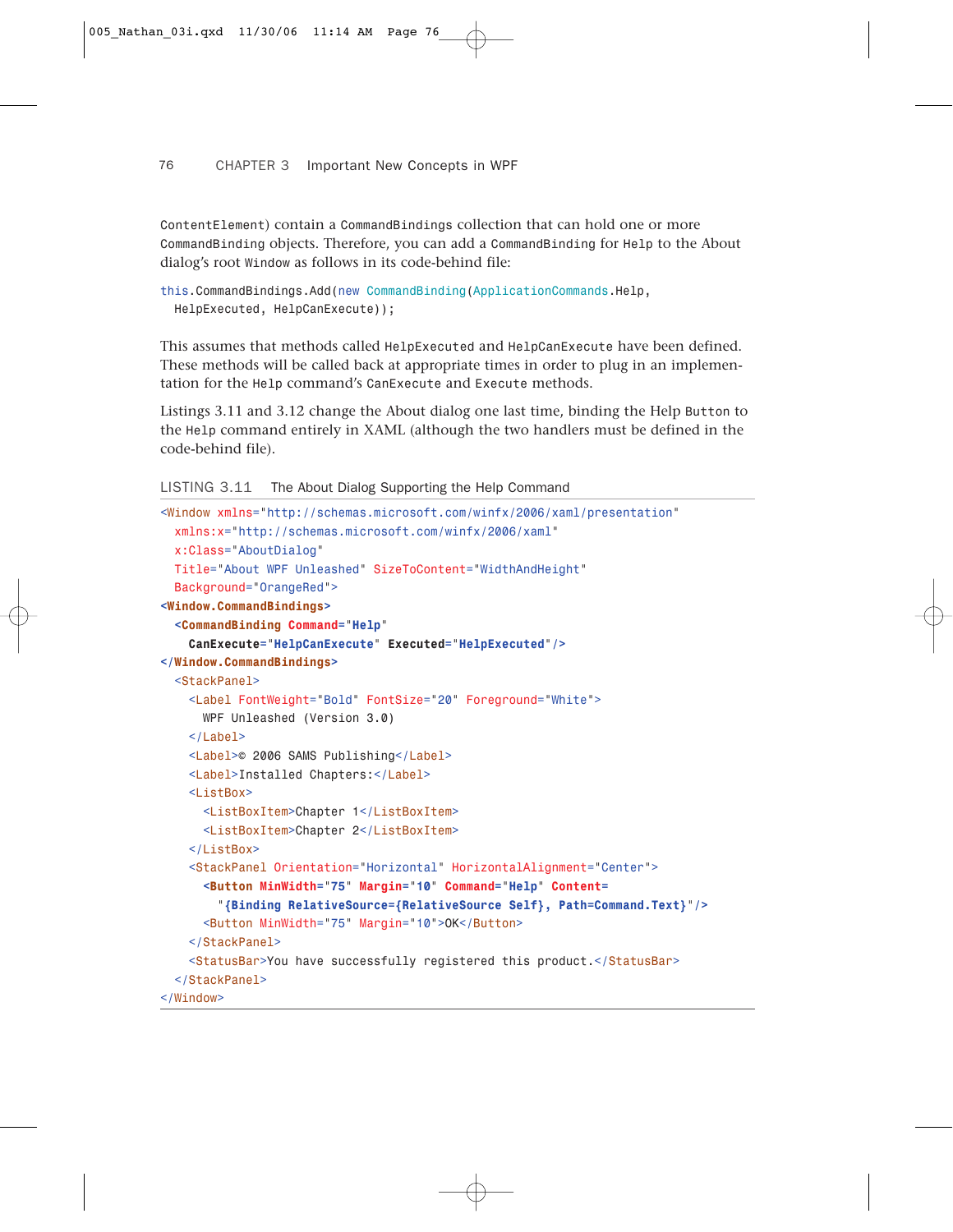LISTING 3.12 The Code-Behind File for Listing 3.11

```
using System.Windows;
using System.Windows.Input;
public partial class AboutDialog : Window
{
  public AboutDialog()
  {
    InitializeComponent();
  }
  void HelpCanExecute(object sender, CanExecuteRoutedEventArgs e)
  {
    e.CanExecute = true;
  }
  void HelpExecuted(object sender, ExecutedRoutedEventArgs e)
  {
    System.Diagnostics.Process.Start("http://www.adamnathan.net/wpf");
  }
}
```
Window's CommandBinding can be set in XAML because it defines a default constructor and enables its data to be set with properties. Button's Content can even be set to the chosen command's Text property in XAML thanks to a popular data binding technique discussed in Chapter 9. In addition, notice that a type converter simplifies specifying the Help command in XAML. A CommandConverter class knows about all the built-in commands, so the Command property can be set to Help in both places rather than the more verbose {x:Static ApplicationCommands.Help}. (Custom commands don't get the same special treatment.) In the code-behind file, HelpCanExecute keeps the command enabled at all times, and HelpExecuted launches a web browser with an appropriate help URL.

#### Executing Commands with Input Gestures

Using the Help command in such a simple dialog may seem like overkill when a simple event handler for Click would do, but the command has provided an extra benefit (other than localized text): automatic binding to a keyboard shortcut.

Applications typically invoke their version of help when the user presses the F1 key. Sure enough, if you press F1 while displaying the dialog defined in Listing 3.10, the Help command is automatically launched, as if you clicked the Help Button! That's because commands such as Help define a default *input gesture* that executes the command. You can bind your own input gestures to a command by adding KeyBinding and/or MouseBinding objects to the relevant element's InputBindings collection. For example, to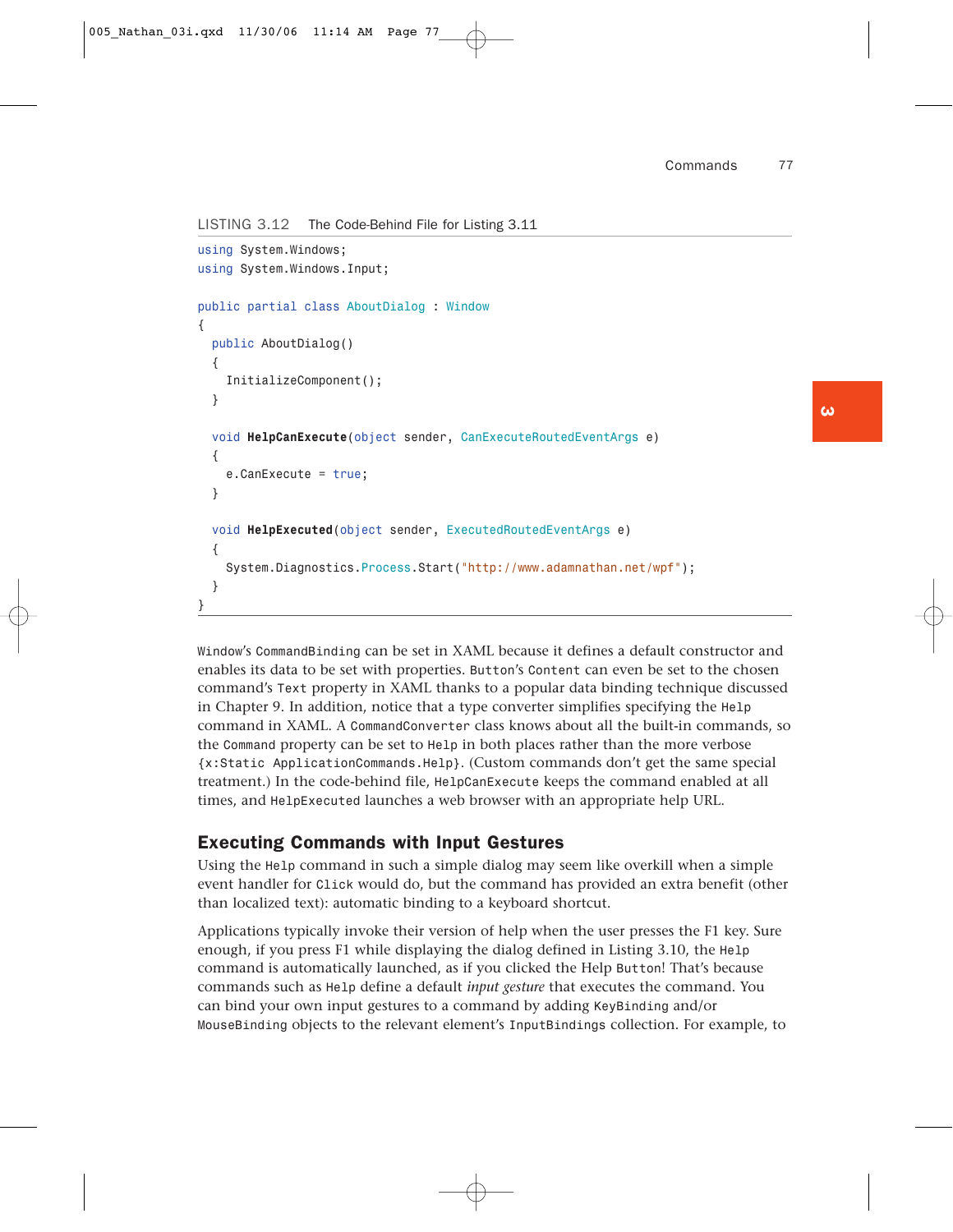assign F2 as a keyboard shortcut that executes Help, you could add the following statement to AboutDialog's constructor:

```
this.InputBindings.Add(
  new KeyBinding(ApplicationCommands.Help, new KeyGesture(Key.F2)));
```
This would make *both* F1 and F2 execute Help, however. You could additionally suppress the default F1 behavior by binding F1 to a special NotACommand command as follows:

```
this.InputBindings.Add(
 new KeyBinding(ApplicationCommands.NotACommand, new KeyGesture(Key.F1)));
```
Both of these statements could alternatively be represented in XAML as follows:

```
<Window.InputBindings>
  <KeyBinding Command="Help" Key="F2"/>
  <KeyBinding Command="NotACommand" Key="F1"/>
</Window.InputBindings>
```
### Controls with Built-In Command Bindings

It can seem almost magical when you encounter it, but some controls in WPF contain their own command bindings. The simplest example of this is the TextBox control, which has its own built-in bindings for the Cut, Copy, and Paste commands that interact with the clipboard, as well as Undo and Redo commands. This not only means that TextBox responds to the standard Ctrl+X, Ctrl+C, Ctrl+V, Ctrl+Z, and Ctrl+Y keyboard shortcuts, but that it's easy for additional elements to participate in these actions.

The following standalone XAML demonstrates the power of these built-in command bindings:

```
<StackPanel xmlns="http://schemas.microsoft.com/winfx/2006/xaml/presentation"
 xmlns:x="http://schemas.microsoft.com/winfx/2006/xaml"
 Orientation="Horizontal" Height="25">
 <Button Command="Cut" CommandTarget="{Binding ElementName=textBox}"
   Content="{Binding RelativeSource={RelativeSource Self}, Path=Command.Text}"/>
 <Button Command="Copy" CommandTarget="{Binding ElementName=textBox}"
   Content="{Binding RelativeSource={RelativeSource Self}, Path=Command.Text}"/>
 <Button Command="Paste" CommandTarget="{Binding ElementName=textBox}"
   Content="{Binding RelativeSource={RelativeSource Self}, Path=Command.Text}"/>
 <Button Command="Undo" CommandTarget="{Binding ElementName=textBox}"
   Content="{Binding RelativeSource={RelativeSource Self}, Path=Command.Text}"/>
 <Button Command="Redo" CommandTarget="{Binding ElementName=textBox}"
   Content="{Binding RelativeSource={RelativeSource Self}, Path=Command.Text}"/>
 <TextBox x:Name="textBox" Width="200"/>
</StackPanel>
```
You can paste this content into XamlPad or save it as a .xaml file to view in Internet Explorer, because no procedural code is necessary. Each of the five Buttons is associated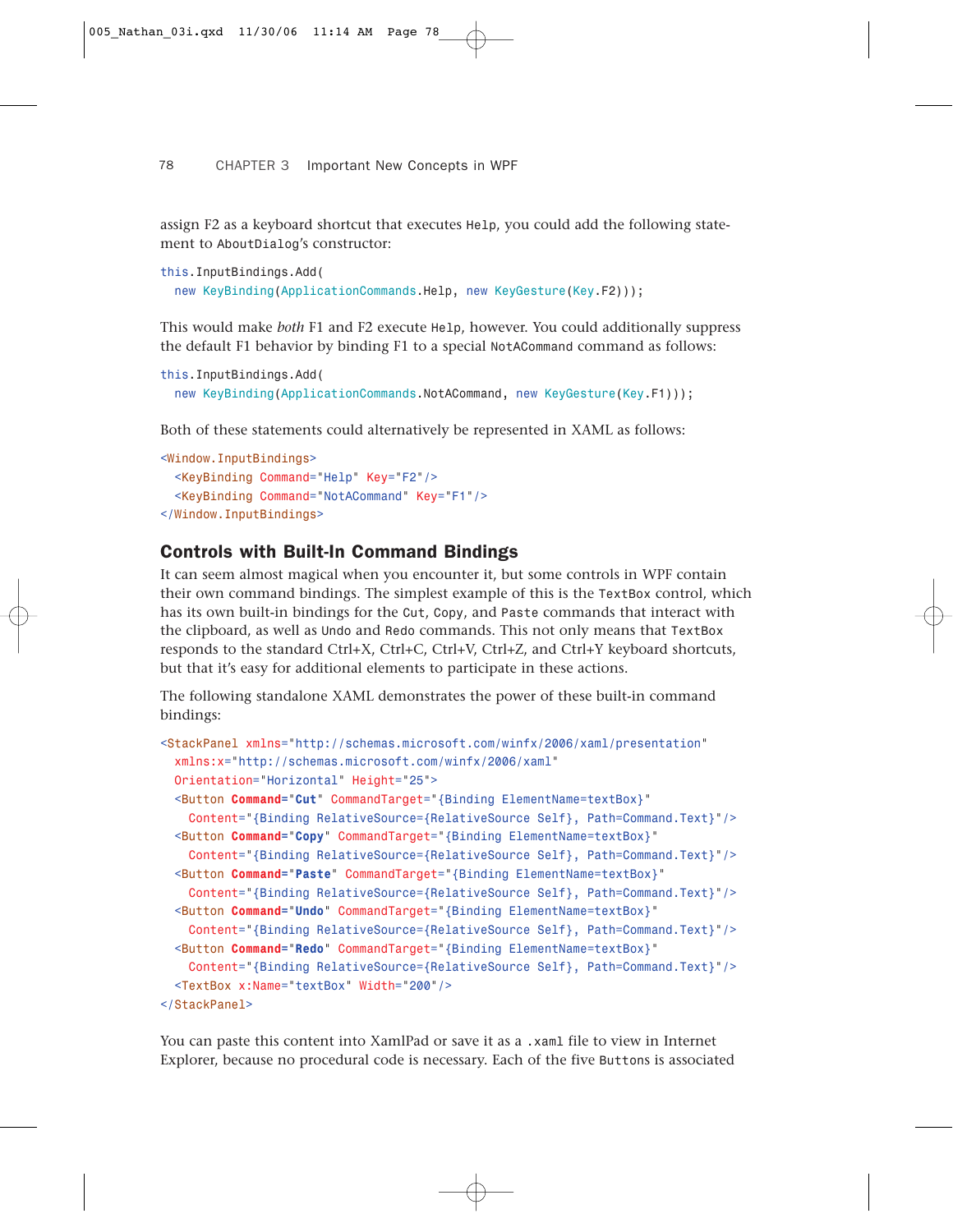with one of the commands and sets its Content to the string returned by each command's Text property. The only new thing here is the setting of each Button's CommandTarget property to the instance of the TextBox (again using data binding functionality discussed in Chapter 9). This causes the command to be executed from the TextBox rather than the Button, which is necessary in order for it to react to the commands.

This XAML produces the result in Figure 3.8. The first two Buttons are automatically disabled when no text in the TextBox is selected, and automatically enabled when there is a selection. Similarly, the Paste Button is automatically enabled whenever there is text content on the clipboard, or disabled otherwise.

```
Cut Copy Paste Undo Redo Pasted text
```
FIGURE 3.8 The five Buttons work as expected without any procedural code, thanks to TextBox's built-in bindings.

Button and TextBox have no direct knowledge of each other, yet though commands they can achieve rich interaction. This is why WPF's long list of built-in commands is so important. The more that third-party controls standardize on WPF's built-in commands, the more seamless (and declarative) interaction can be achieved among controls that have no direct knowledge of each other.

## A Tour of the Class Hierarchy

WPF's classes have a very deep inheritance hierarchy, so it can be hard to get your head wrapped around the significance of various classes and their relationships. The inside cover of this book contains a map of these classes to help you put them in perspective as you encounter new ones. It is incomplete due to space constraints, but the major classes are covered.

A handful of classes are fundamental to the inner-workings of WPF, and deserve a quick explanation before we get any further in the book. Some of these have been mentioned in passing already. Figure 3.9 shows these important classes and their relationships without all the extra clutter from the inside cover.

These ten classes have the following significance:

- . **Object**—The base class for all .NET classes.
- . **DispatcherObject**—The base class for any object that wishes to be accessed only on the thread that created it. Most WPF classes derive from DispatcherObject, and are therefore inherently thread-unsafe. The Dispatcher part of the name refers to WPF's version of a Win32-like message loop, discussed further in Chapter 7, "Structuring and Deploying an Application."
- . **DependencyObject**—The base class for any object that can support dependency properties. DependencyObject defines the GetValue and SetValue methods that are central to the operation of dependency properties.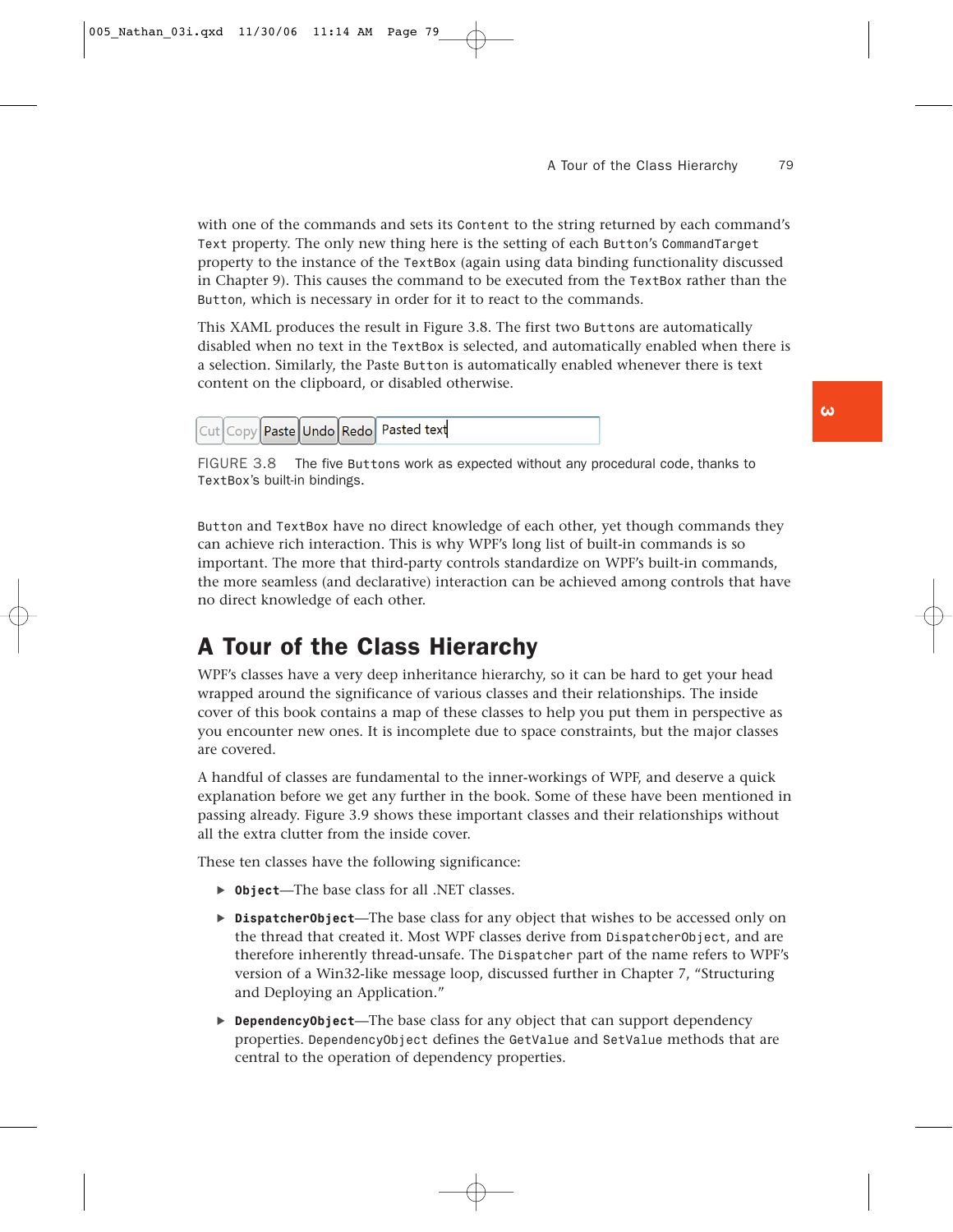

FIGURE 3.9 The core classes in the WPF Presentation Framework.

- . **Freezable**—The base class for objects that can be "frozen" into a read-only state for performance reasons. Freezables, once frozen, can even be safely shared among multiple threads, unlike all other DispatcherObjects. Frozen objects can never be unfrozen, but you can clone them to create unfrozen copies.
- . **Visual**—The base class for all objects that have their own visual representation. Visuals are discussed in depth in Chapter 11.
- . **UIElement**—The base class for all visual objects with support for routed events, command binding, layout, and focus.
- . **ContentElement**—A base class similar to UIElement, but for pieces of content that don't have rendering behavior on their own. Instead, ContentElements are hosted in a Visual-derived class to be rendered on the screen.
- . **FrameworkElement**—The base class that adds support for styles, data binding, resources, and a few common mechanisms for Windows-based controls such as tooltips and context menus.
- . **FrameworkContentElement**—The analog to FrameworkElement for content. Chapter 14 examines the FrameworkContentElements in WPF.
- . **Control**—The base class for familiar controls such as Button, ListBox, and StatusBar. Control adds many properties to its FrameworkElement base class, such as Foreground, Background, and FontSize. Controls also support templates that enable you to completely replace their visual tree, discussed in Chapter 10. The next chapter examines WPF's Controls in depth.